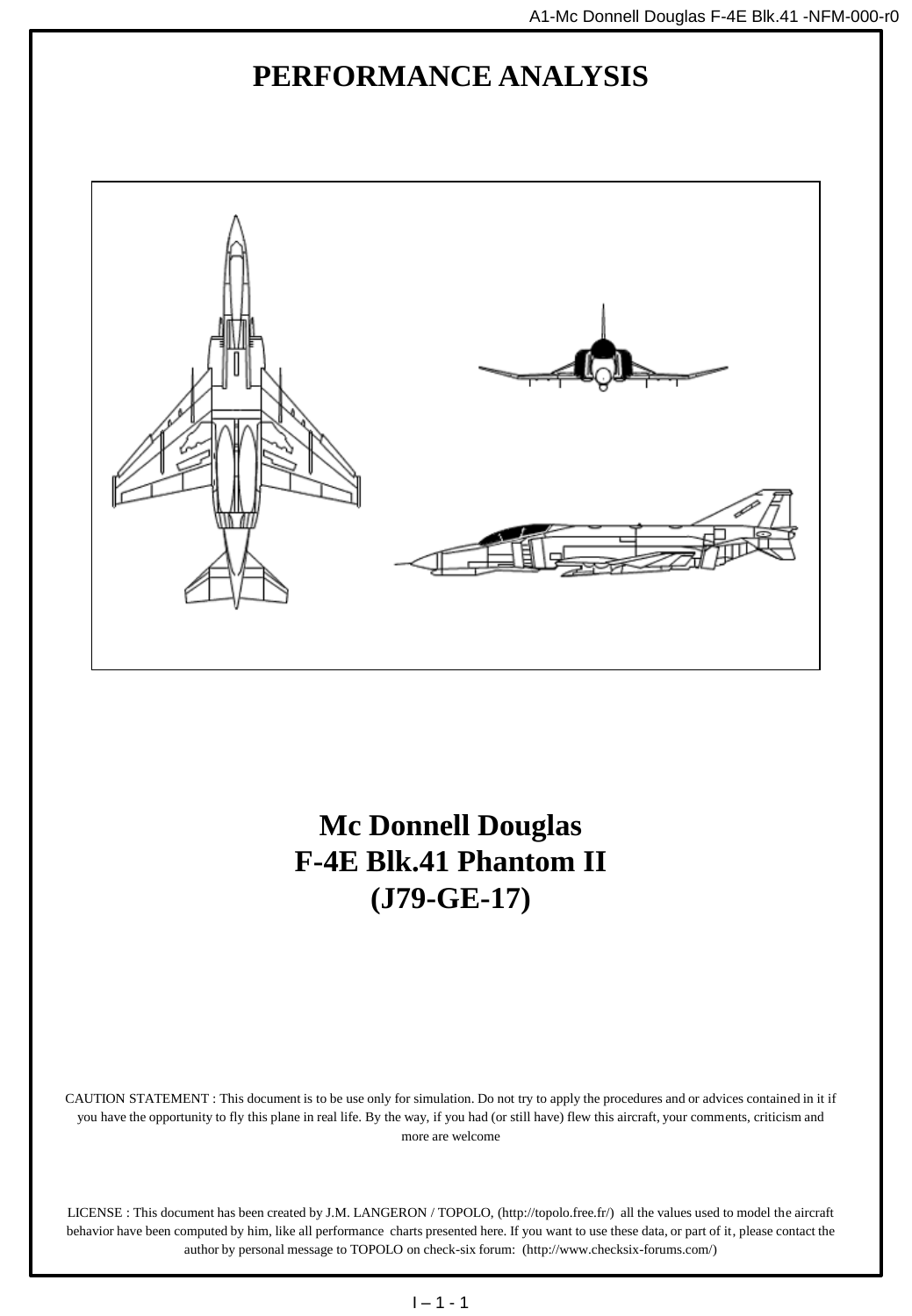# Level Flight Envelope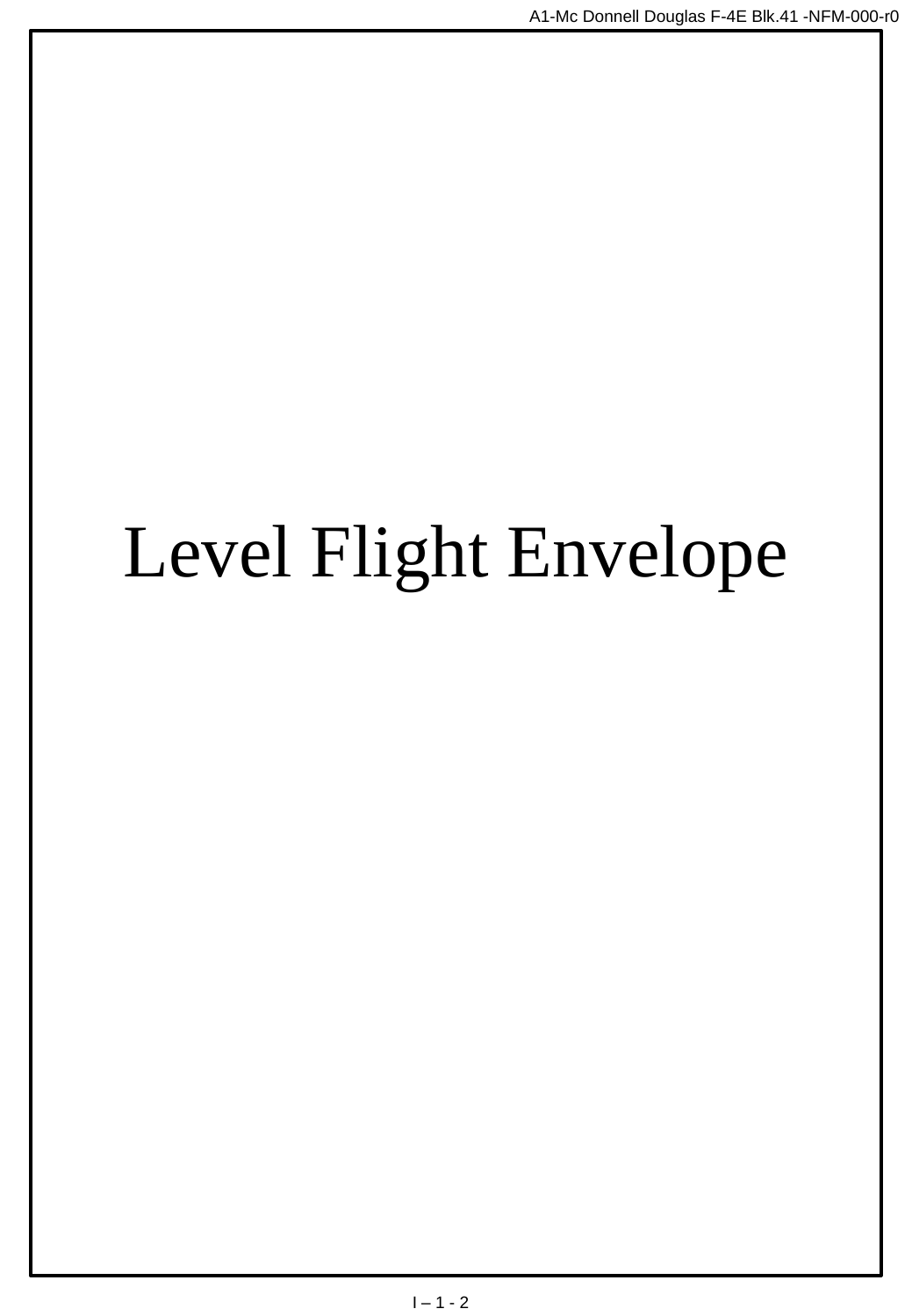## *Level Flight Envelope*

0 5,000 10,000 15,000 20,000 25,000 30,000 35,000 40,000 45,000 50,000 55,000 60,000 65,000  $\frac{25,000}{25,000}$ <br>  $\frac{25,000}{20,000}$ <br>  $\frac{4 \times \text{AlM} \cdot 7\text{E} + \text{Al} \cdot \text{Al} \cdot \text{Al}}{2 \times \text{AlM} \cdot 9\text{D} + \text{Al} \cdot \text{L} \cdot 7\text{}}$ <br>  $\frac{4 \times \text{AlM} \cdot 7\text{E} + \text{Al} \cdot \text{Al} \cdot \text{Al}}{600}$ <br>  $\frac{4 \times \text{AlM} \cdot 7\text{E} + \text{Al} \cdot \text{Al} \cdot \text{Al}}{6$ **Mach** 0 5,000 10,000 15,000 20,000 25,000 30,000  $\epsilon^{35,000}$ 40,000 45,000 50,000 55,000 60,000 65,000 € 9.000<br>
20.000<br>
20.000<br>
0.00 0.10 0.20 0.30 0.40 0.50 0.60 0.70 0.80 0.90 1.10 1.20 1.30 1.40 1.50 1.60 1.70 1.80 1.90 2.00 2.10 2.20 2.30 2.40<br>
5.000<br>
0.00 0.10 0.20 0.30 0.40 0.50 0.50 0.60 0.70 0.80 0.90 1.00 1.10 1. **Mach DATA BASIS : ESTIMATED CONDITIONS:** •**Standard Day** •**Max AB Aircraft : F-4E Blk.41 Engine :J79-GE-17 DATA BASIS : ESTIMATED CONDITIONS:** •**Standard Day** •**MILL Power Aircraft : F-4E Blk.41 Engine :J79-GE-17** Clean  $GW = 38,517$  lbs 4xAIM-7E + 2xAIM-9D + ALQ-71 GW = 41,558 lbs 750 Kts (IAS) from SL to 30,000ft 700Kts over Clean  $GW = 38,517$  lbs 4xAIM-7E + 2xAIM-9D + ALQ-71  $GW = 41,558$  lbs 750 Kts (IAS) from SL to 30,000ft 700Kts over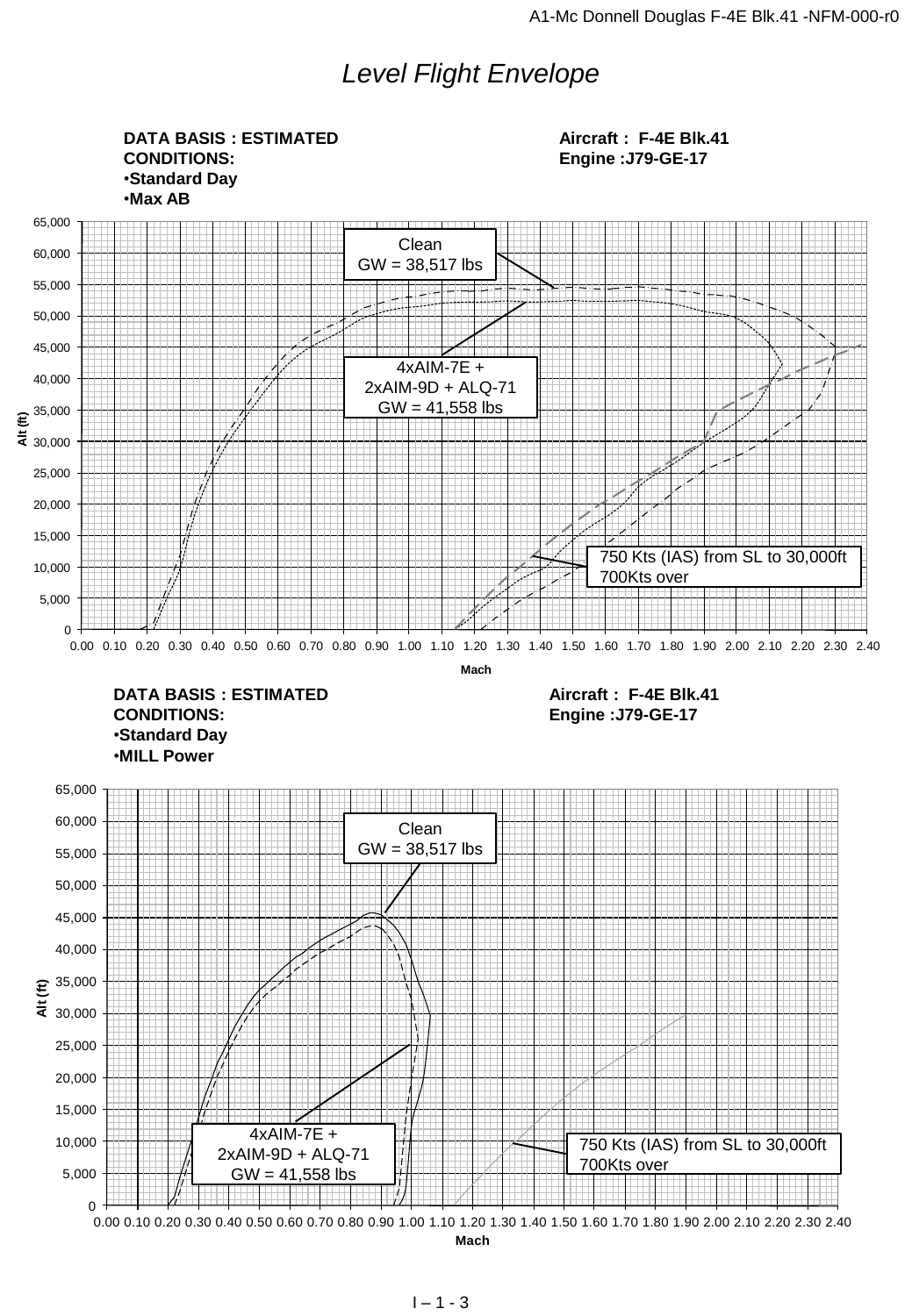## Turn Performance

**Aircraft : F-4E Blk.41 Engine : J79-GE-17**

**CONFIGURATIONS :** •**4xAIM-7E + 2xAIM-9D + ALQ-71** •**50% internal fuel** •**GW= 41,558 lbs**

Load Factor limited to 5.58G (AIM-9 under LAU-7A/A on station 2) IAS limited to 750Kts under 25,000ft, 650Kts over 40,000ft (ALQ-71/QRC-160-1 on station 9)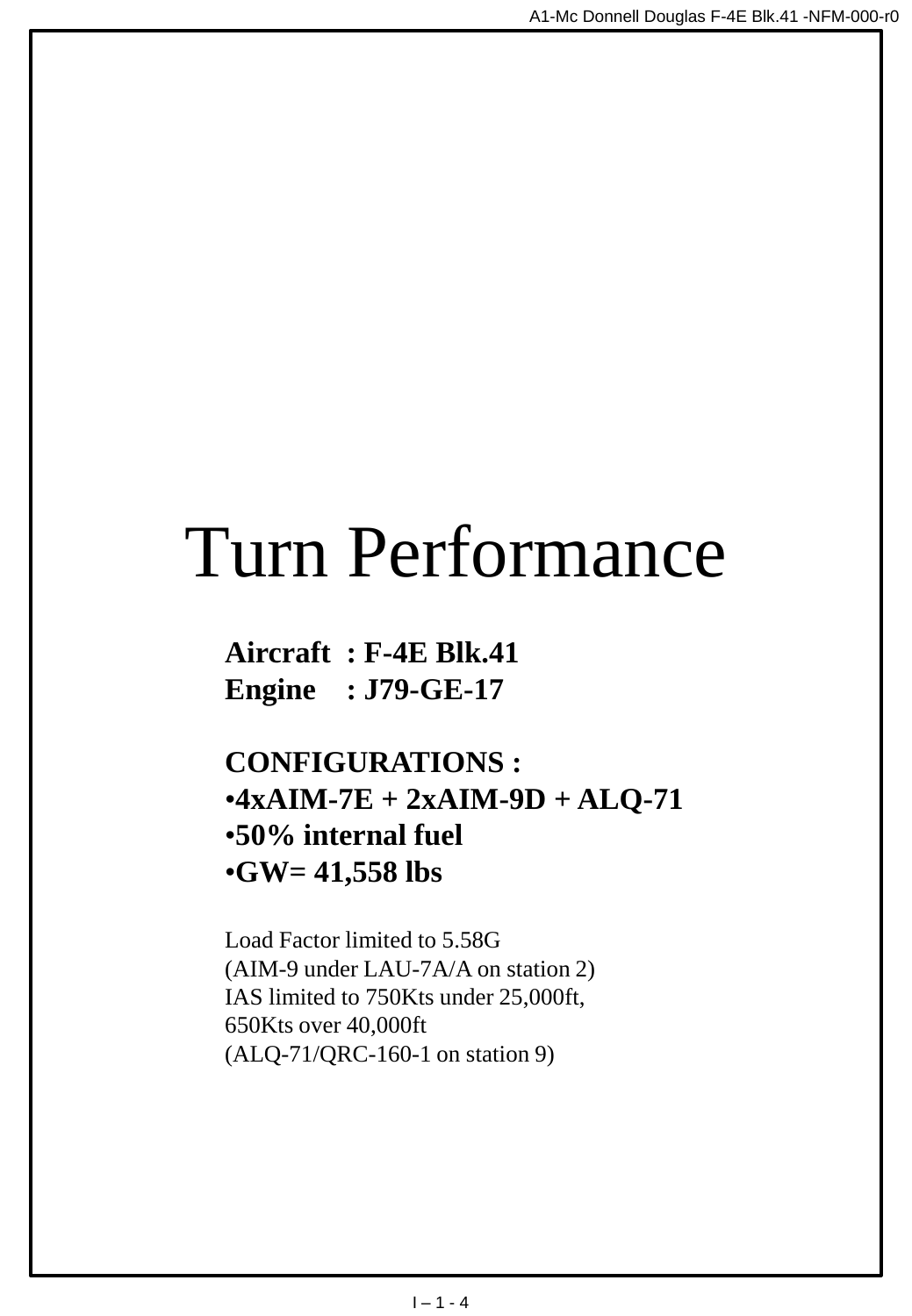## *Turn Rate – Summary*

#### **DATA BASIS : ESTIMATED**

**CONDITIONS:** •**Standard Day** •**Max AB**

#### **Aircraft : F-4E Blk.41 Engine :J79-GE-17**

**CONFIGURATIONS :** •**4xAIM-7E + 2xAIM-9D + ALQ-71** •**GW=41,558 lbs**

 $^{+0.00}_{0.00}$ 5.00 10.00 15.00 20.00 25.00 0.00 0.20 0.40 0.60 0.80 1.00 1.20 1.40 1.60 2.00 2.20 2.40<br>
0.00 0.00 0.20 0.40 0.60 0.80 1.00 1.20 1.40 1.60 1.60 2.00 2.20 2.40<br>
0.00 0.00 0.20 0.40 0.60 0.80 1.00 1.20 1.40 1.60 1.60 2.00 2.20 2.40 **Mach number** 0  $-10,000$  $\cdots$  20,000  $30,000$  $- - - 40,000$  $\frac{1}{0.00}$ 5.00 10.00 15.00 20.00 25.00 0.00 0.00 0.20 0.40 0.60 0.80 1.00 1.20 1.40 1.60 1.80 2.00 2.20 2.40 **Sustainable Control Control Control Control Control Control Control Control Control Control Control Control Control Control Control Control Control Con Mach number Maximum Sustained Turn rate (deg/s)** 0  $-10,000$  $-20,000$  $-30,000$  $-40,000$ 

#### **Maximum Available Turn Rate**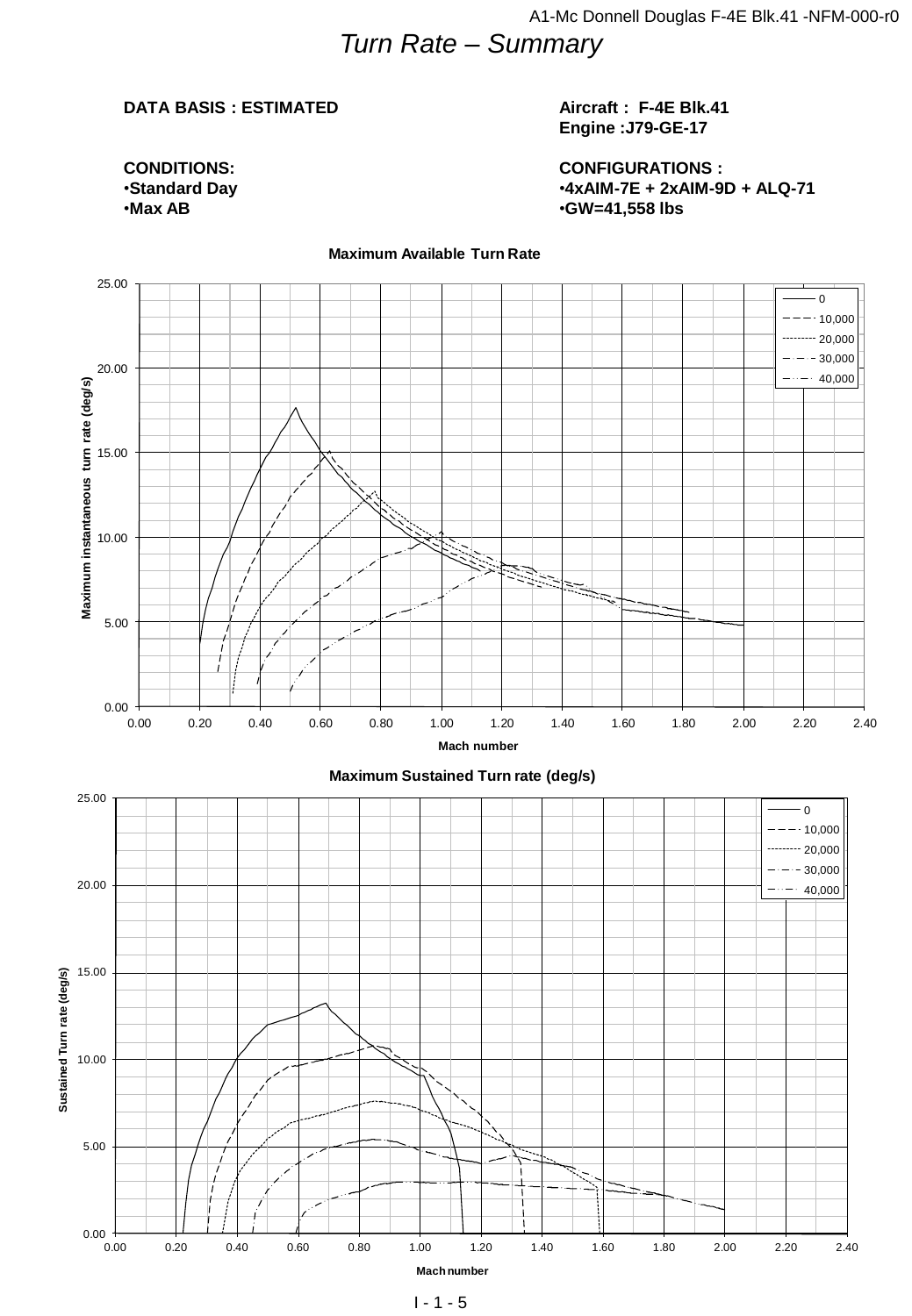## *Load Factor – Summary*

#### **DATA BASIS : ESTIMATED**

**CONDITIONS:** •**Standard Day** •**Max AB**

#### **Aircraft : F-4E Blk.41 Engine :J79-GE-17**

**CONFIGURATIONS :** •**4xAIM-7E + 2xAIM-9D + ALQ-71** •**GW=41,558 lbs**

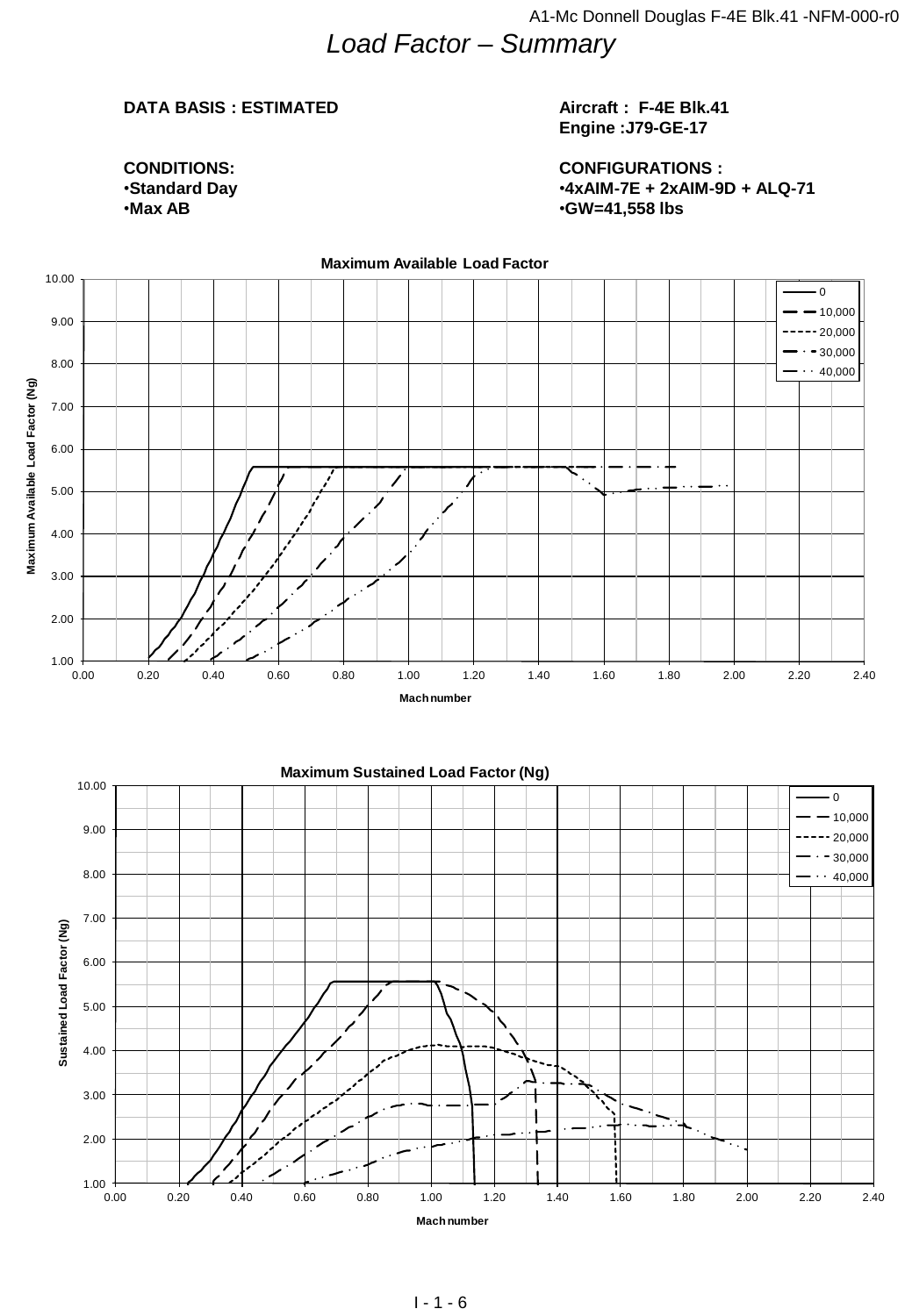## *Turn Performance – Sea Level*

## **DATA BASIS : ESTIMATED**

**Aircraft : F-4E Blk.41 Engine :J79-GE-17**

**CONFIGURATIONS :** •**4xAIM-7E + 2xAIM-9D + ALQ-71** •**GW=41,558 lbs**

**CONDITIONS:** •**Standard Day** •**Max AB**

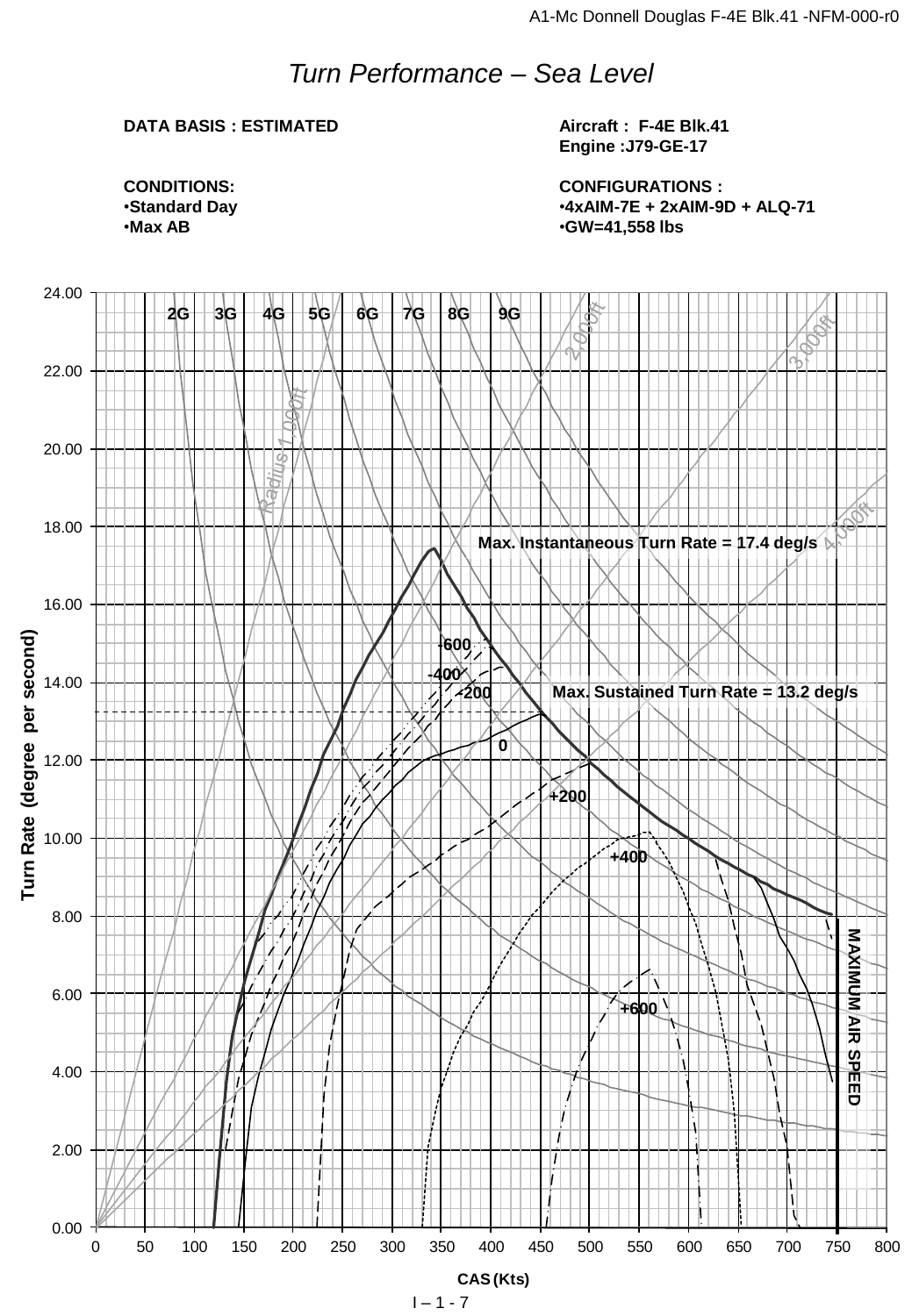## *Turn Performance – 5,000 ft*

#### **DATA BASIS : ESTIMATED**

**Aircraft : F-4E Blk.41 Engine :J79-GE-17**

**CONFIGURATIONS :** •**4xAIM-7E + 2xAIM-9D + ALQ-71** •**GW=41,558 lbs**

**CONDITIONS:** •**Standard Day** •**Max AB**

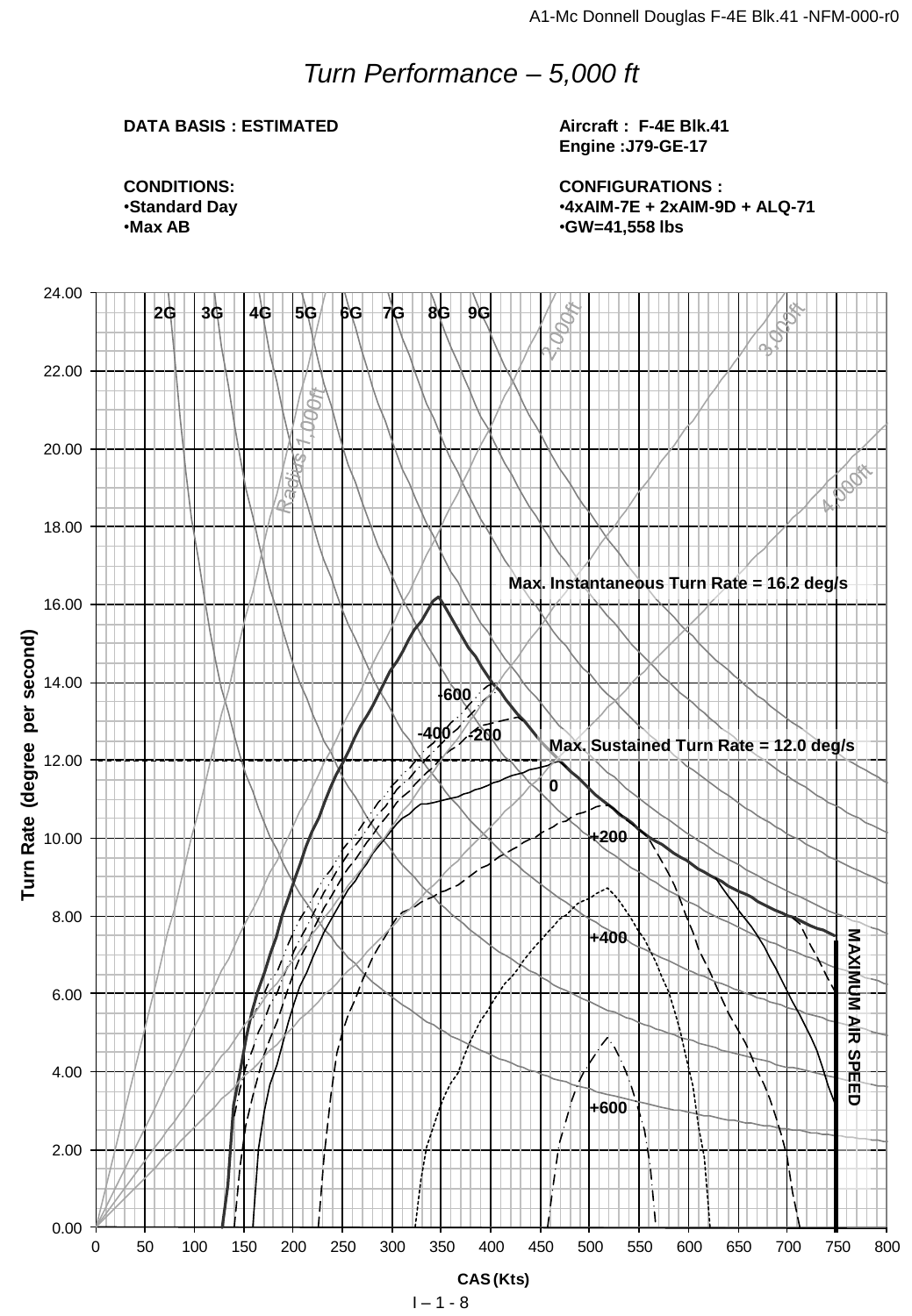## *Turn Performance – 10,000 ft*

## **DATA BASIS : ESTIMATED**

**Aircraft : F-4E Blk.41 Engine :J79-GE-17**

**CONFIGURATIONS :** •**4xAIM-7E + 2xAIM-9D + ALQ-71** •**GW=41,558 lbs**

**CONDITIONS:** •**Standard Day** •**Max AB**

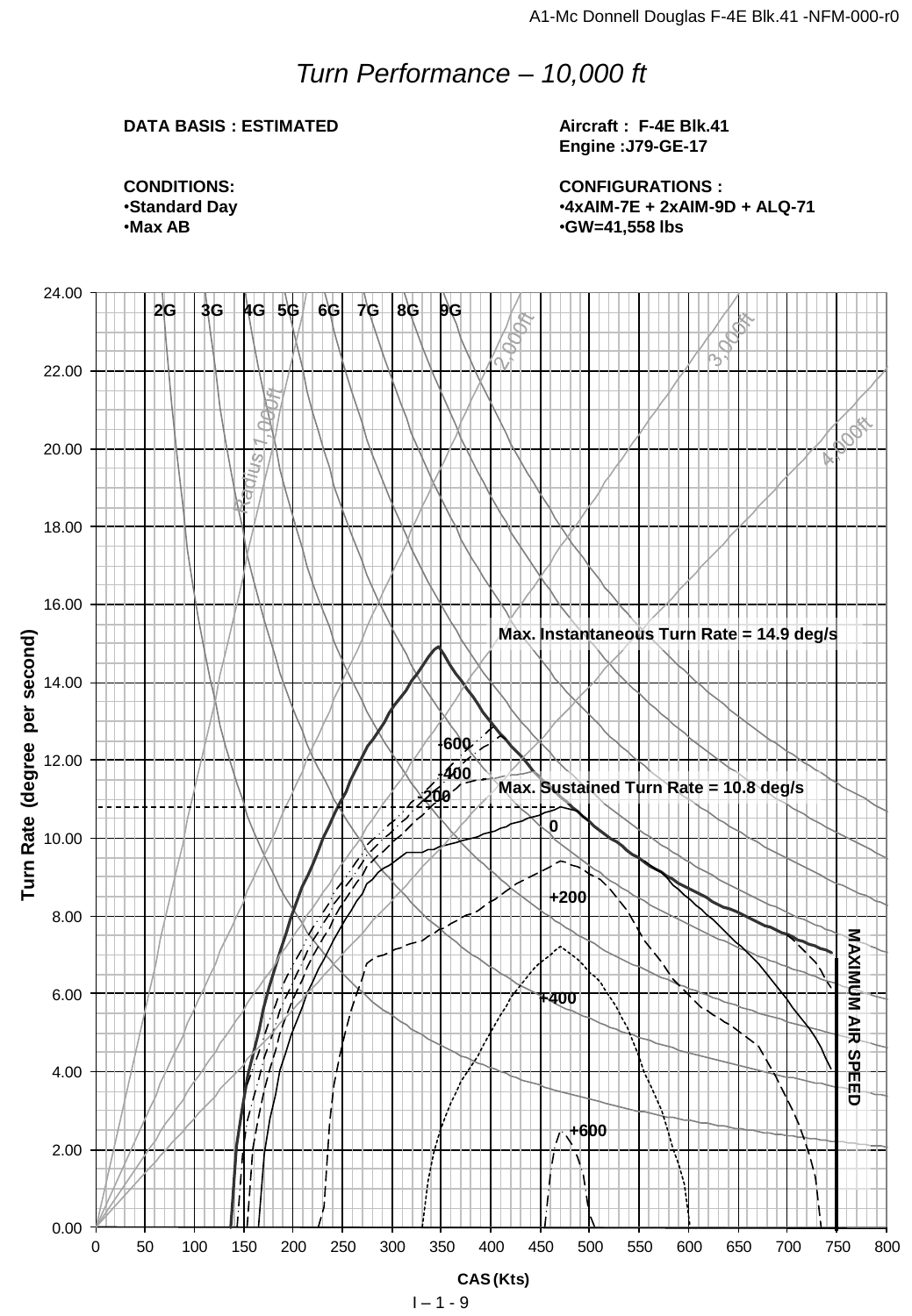## *Turn Performance – 15,000 ft*

## **DATA BASIS : ESTIMATED**

**Aircraft : F-4E Blk.41 Engine :J79-GE-17**

**CONFIGURATIONS :** •**4xAIM-7E + 2xAIM-9D + ALQ-71** •**GW=41,558 lbs**



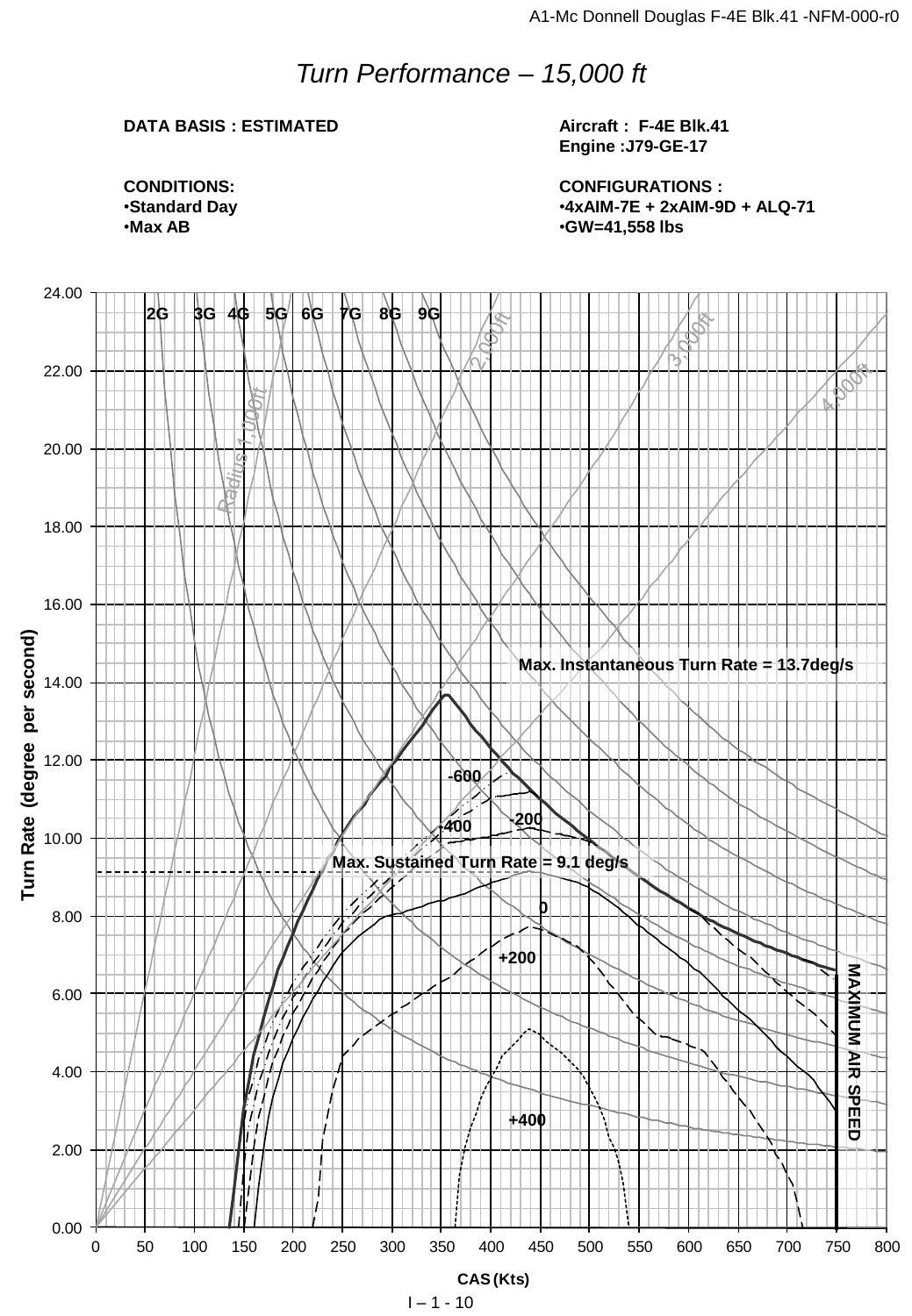## *Turn Performance – 20,000 ft*

## **DATA BASIS : ESTIMATED**

**Aircraft : F-4E Blk.41 Engine :J79-GE-17**

**CONFIGURATIONS :** •**4xAIM-7E + 2xAIM-9D + ALQ-71** •**GW=41,558 lbs**

**CONDITIONS:** •**Standard Day** •**Max AB**

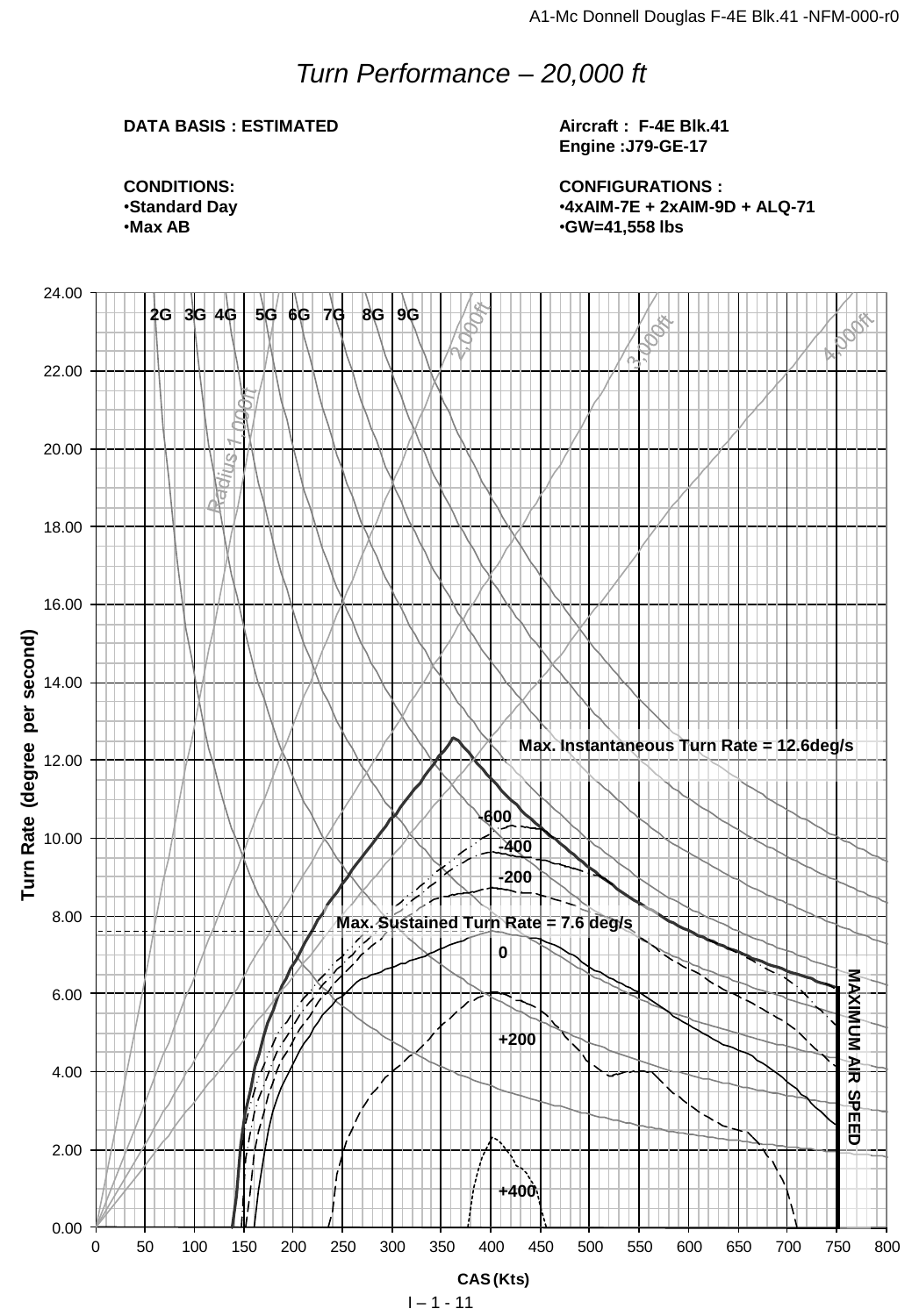## *Turn Performance – 25,000 ft*

## **DATA BASIS : ESTIMATED**

**Aircraft : F-4E Blk.41 Engine :J79-GE-17**

**CONFIGURATIONS :** •**4xAIM-7E + 2xAIM-9D + ALQ-71** •**GW=41,558 lbs**

**CONDITIONS:** •**Standard Day** •**Max AB**

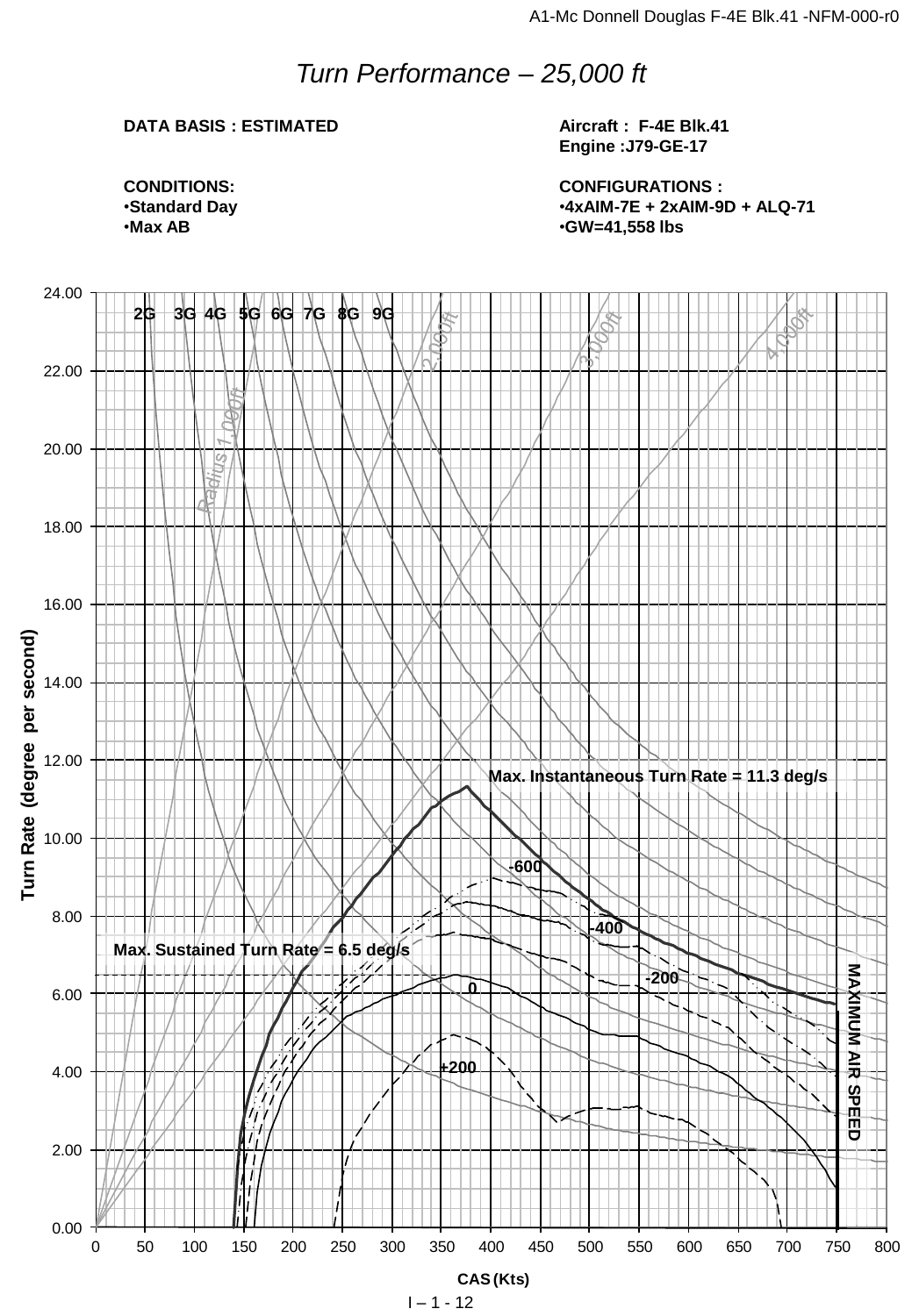## *Turn Performance – 30,000 ft*

## **DATA BASIS : ESTIMATED**

**Aircraft : F-4E Blk.41 Engine :J79-GE-17**

**CONFIGURATIONS :** •**4xAIM-7E + 2xAIM-9D + ALQ-71** •**GW=41,558 lbs**

**CONDITIONS:** •**Standard Day** •**Max AB**

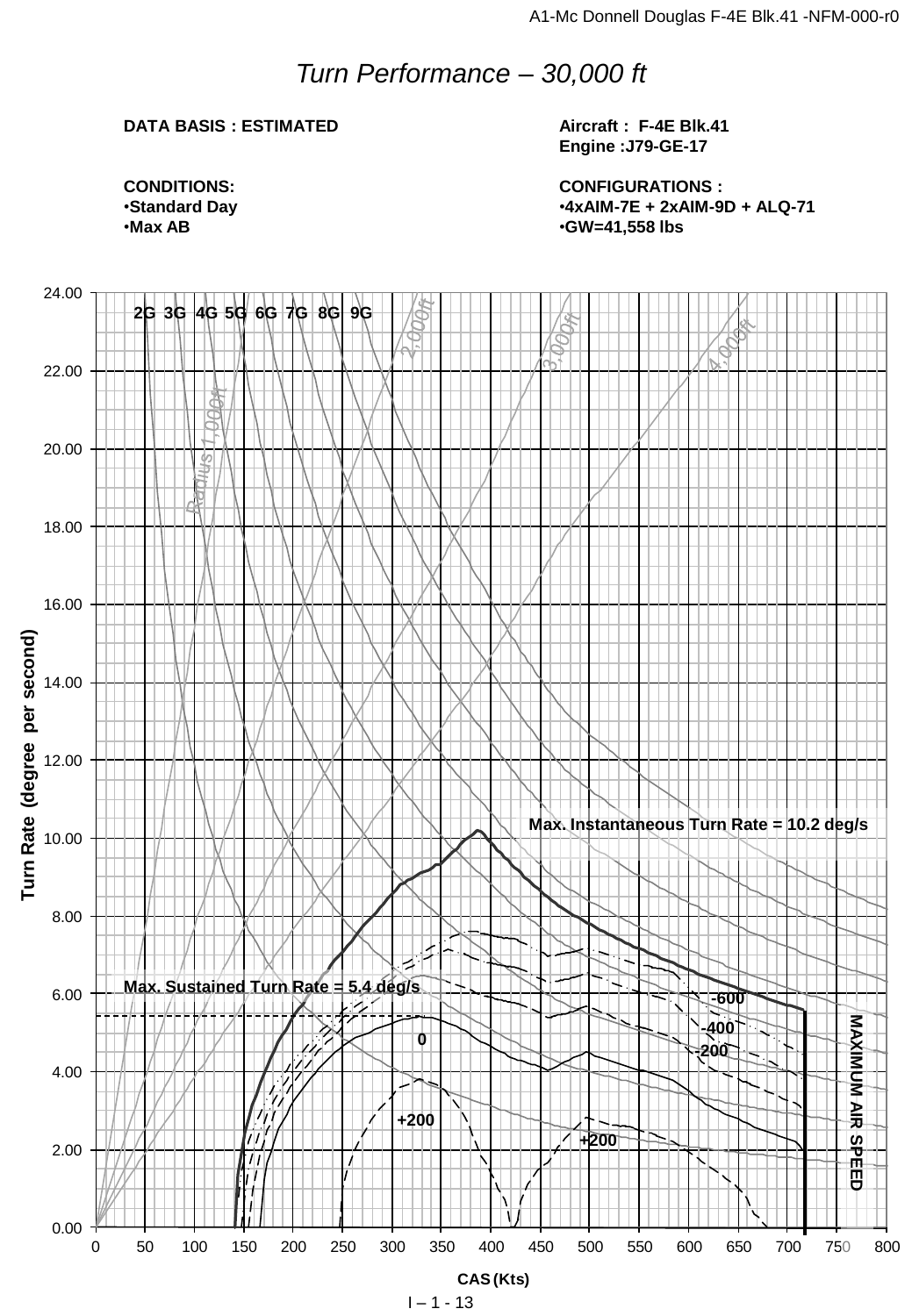## *Turn Performance – 35,000 ft*

## **DATA BASIS : ESTIMATED**

**Aircraft : F-4E Blk.41 Engine :J79-GE-17**

**CONFIGURATIONS :** •**4xAIM-7E + 2xAIM-9D + ALQ-71** •**GW=41,558 lbs**

**CONDITIONS:** •**Standard Day** •**Max AB**

![](_page_13_Figure_6.jpeg)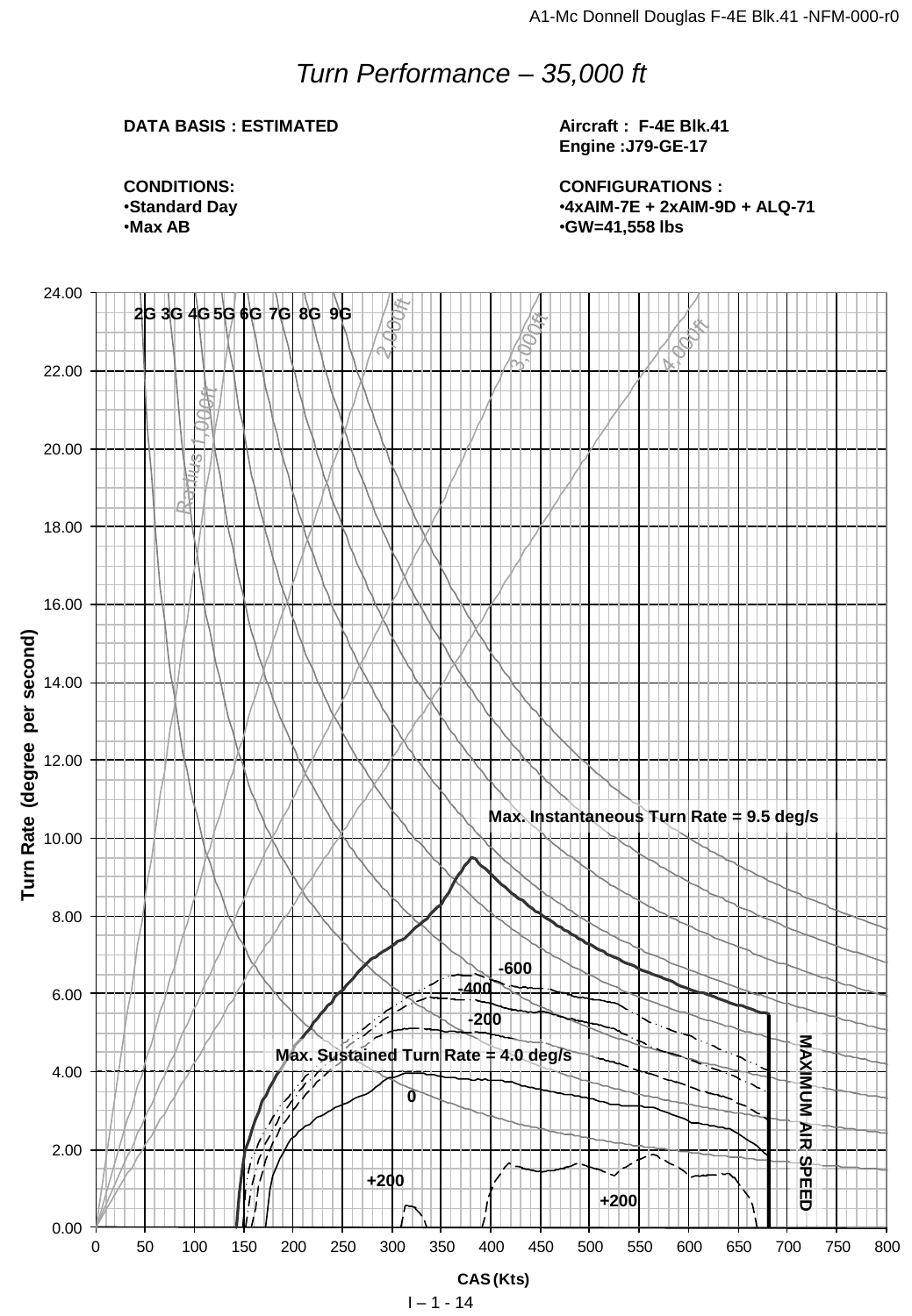# Climb Performance

**Aircraft : F-4E Blk.41 Engine :J79-GE-17**

**CONFIGURATIONS :**  $•4xAIM-7E + 2xAIM-9D + ALO-71$ •**50% internal fuel** •**GW= 41,558 lbs**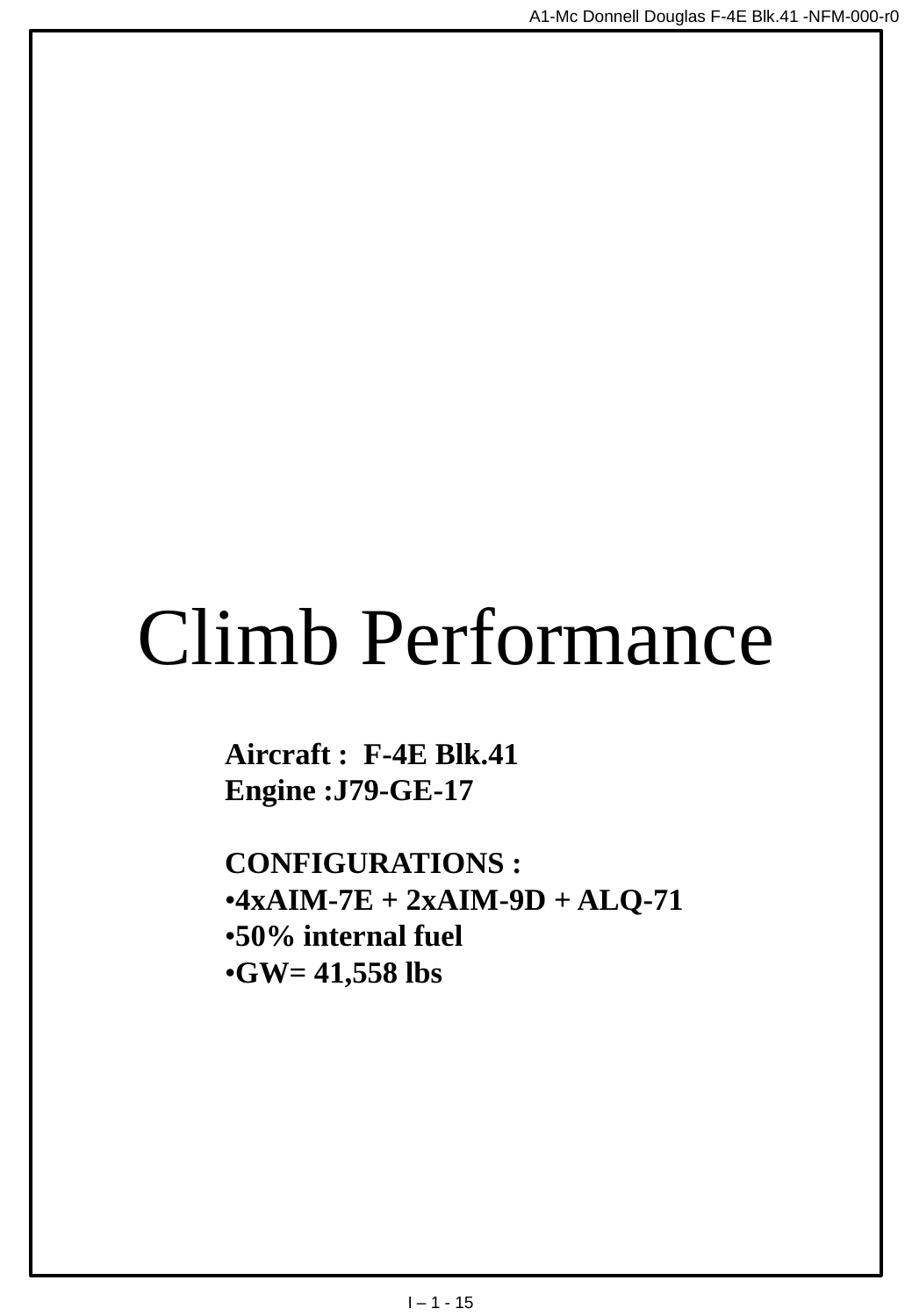#### **DATA BASIS : ESTIMATED**

**CONDITIONS:** •**Standard Day** •**Max AB**

**Aircraft : F-4E Blk.41 Engine :J79-GE-17**

**CONFIGURATIONS :** •**4xAIM-7E + 2xAIM-9D + ALQ-71** •**GW=41,558 lbs**

#### **Instantaneous Constant Speed Climb Rate**

![](_page_15_Figure_6.jpeg)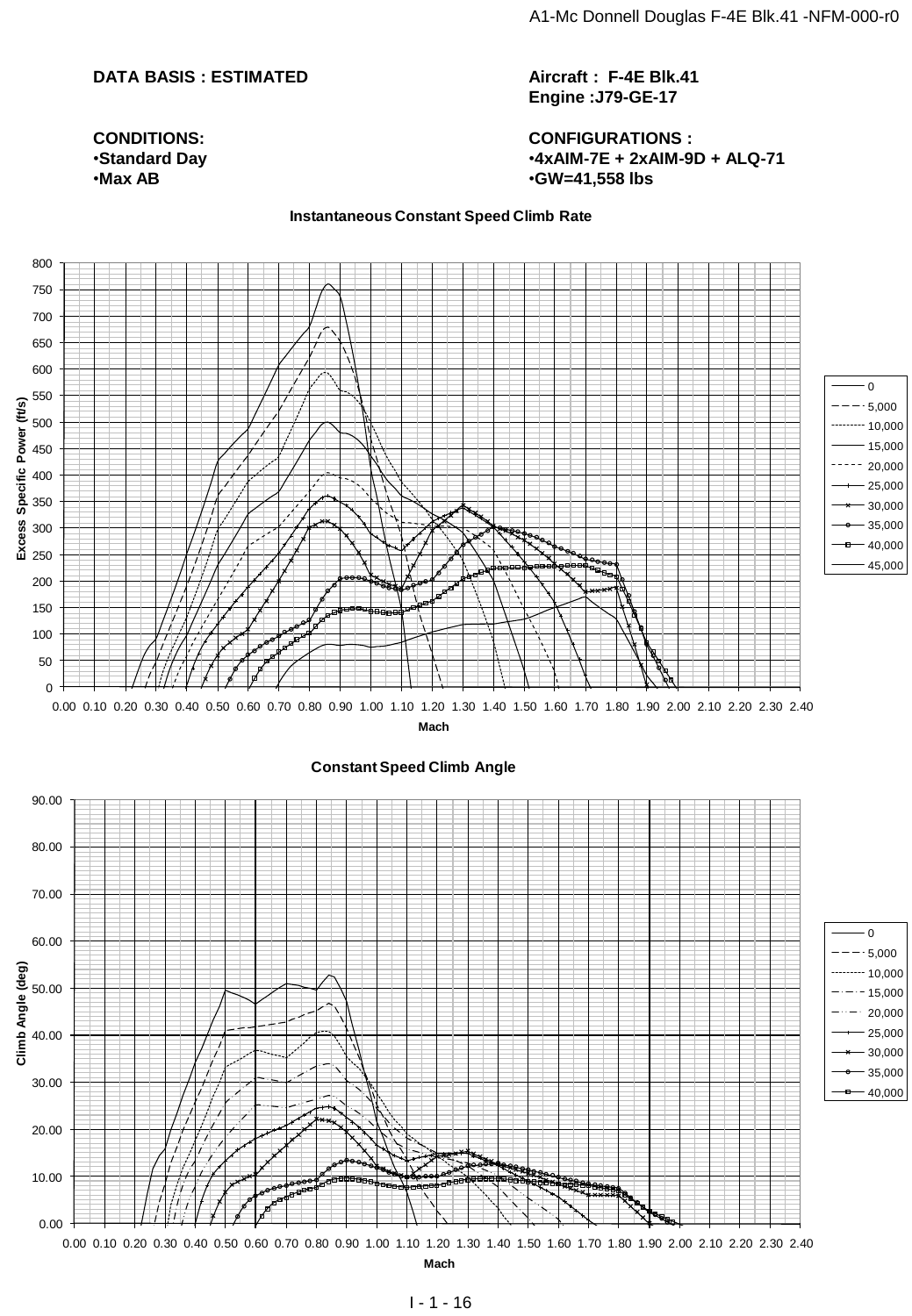#### **DATA BASIS : ESTIMATED**

**Aircraft : F-4E Blk.41 Engine :J79-GE-17**

**CONFIGURATIONS :** •**4xAIM-7E + 2xAIM-9D + ALQ-71** •**GW=41,558 lbs**

#### **CONDITIONS:** •**Standard Day** •**MIL Power**

#### **Instantaneous Constant Speed Climb Rate**

![](_page_16_Figure_6.jpeg)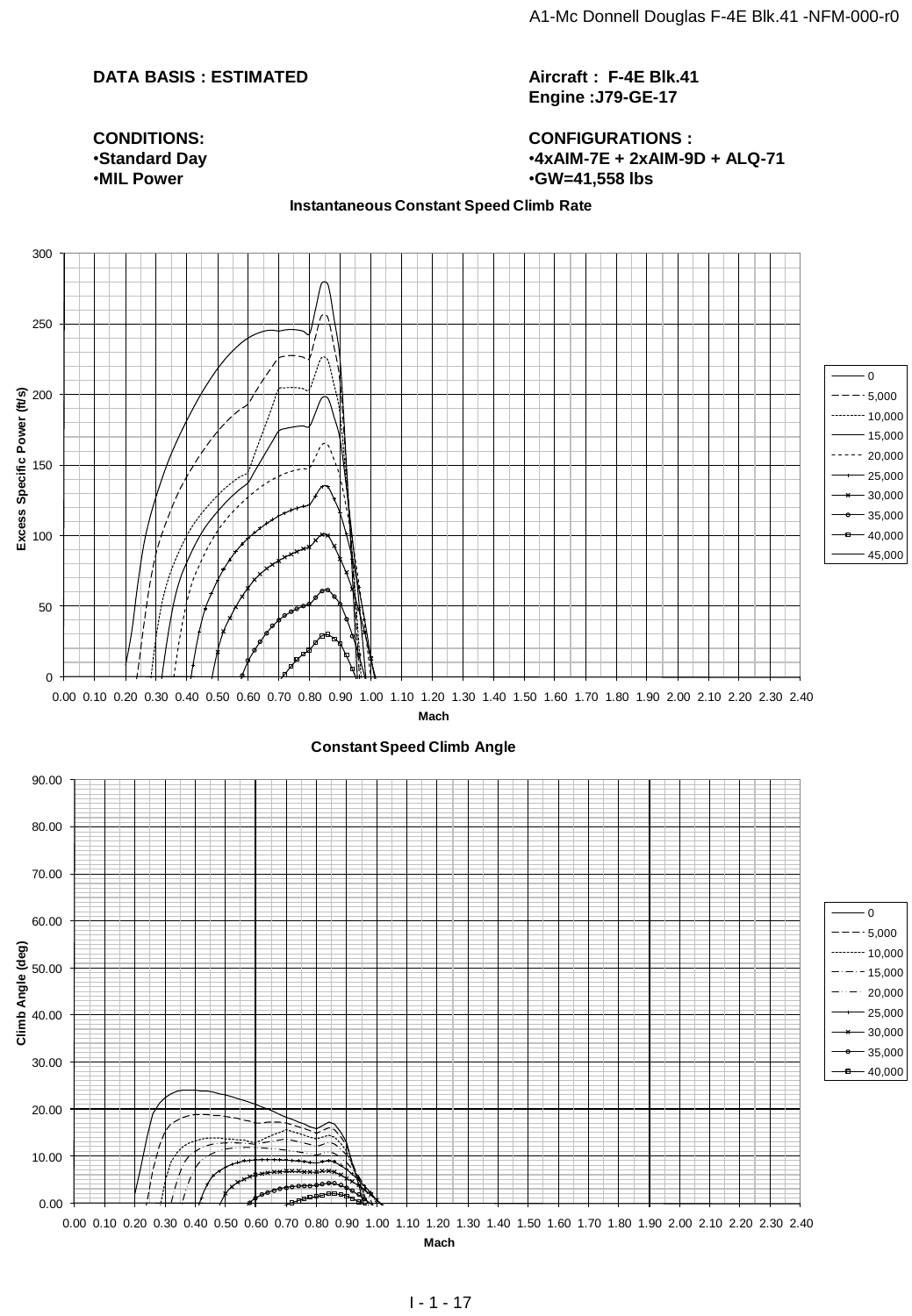## Acceleration Performances

**Aircraft : F-4E Blk.41 Engine :J79-GE-17**

**CONFIGURATIONS :**  $•4xAIM-7E + 2xAIM-9D + ALO-71$ •**50% internal fuel** •**GW= 41,558 lbs**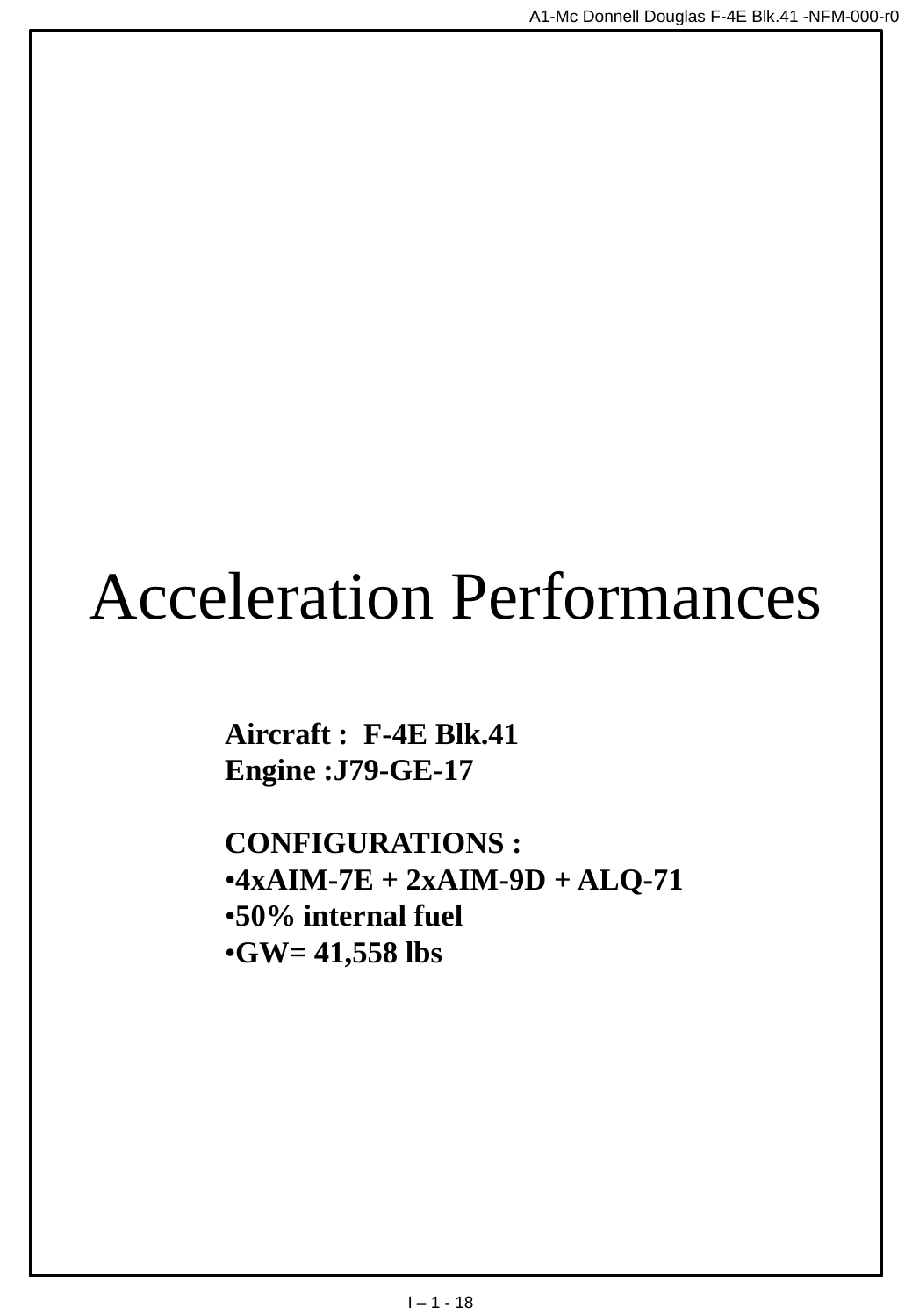## *Acceleration Diagram*

#### **DATA BASIS : ESTIMATED**

 $\mathbf{max}$ 

**CONDITIONS:** •**Standard Day** •**Max AB**

#### **Aircraft : F-4E Blk.41 Engine :J79-GE-17**

**CONFIGURATIONS :** •**4xAIM-7E + 2xAIM-9D + ALQ-71** •**GW=41,558 lbs**

![](_page_18_Figure_5.jpeg)

 $1 - 1 - 19$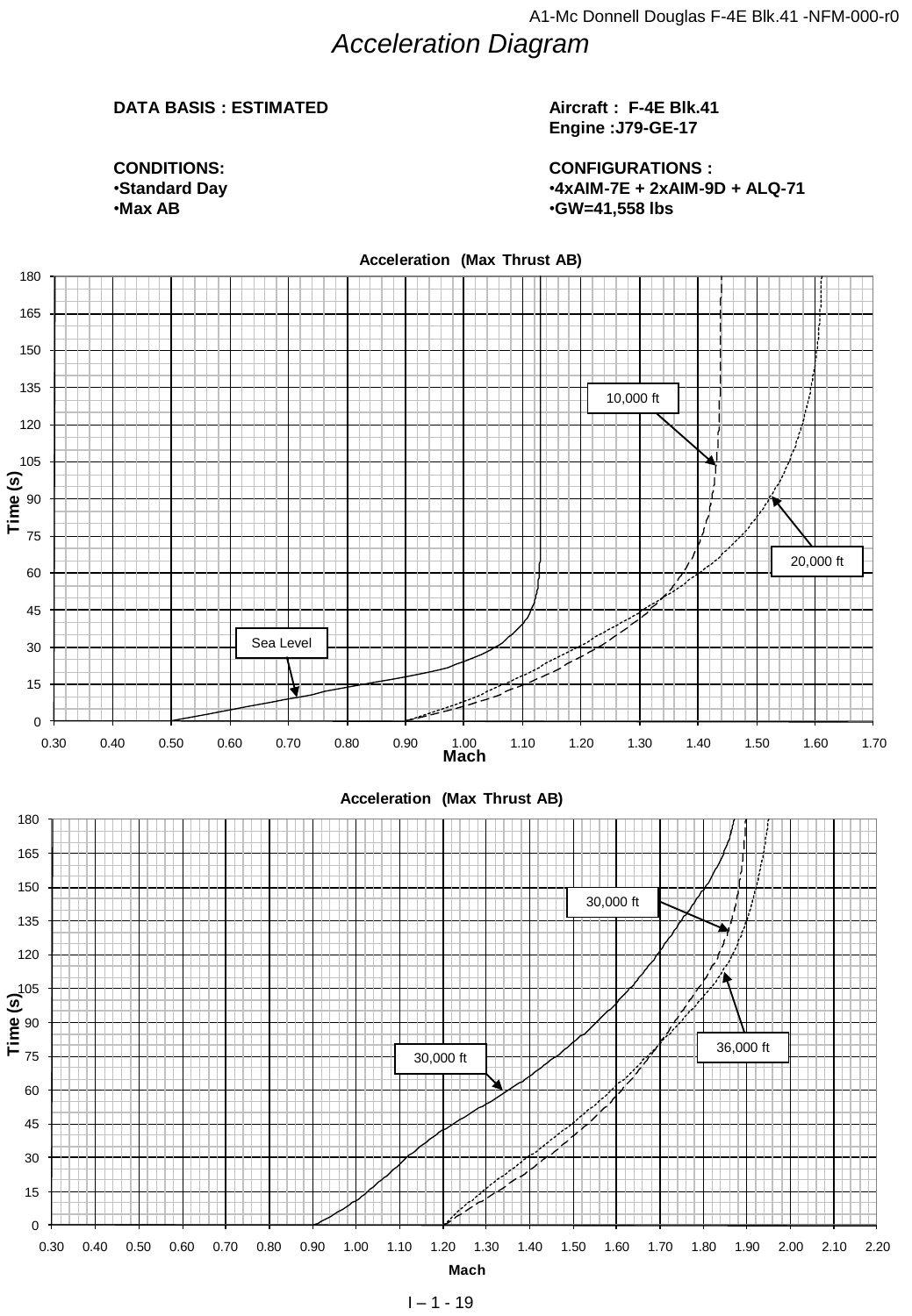## Turn Performance

**Aircraft : F-4E Blk.41 Engine : J79-GE-17**

**CONFIGURATIONS :** •**4xAIM-7E** •**50% internal fuel** •**GW= 40,337lbs**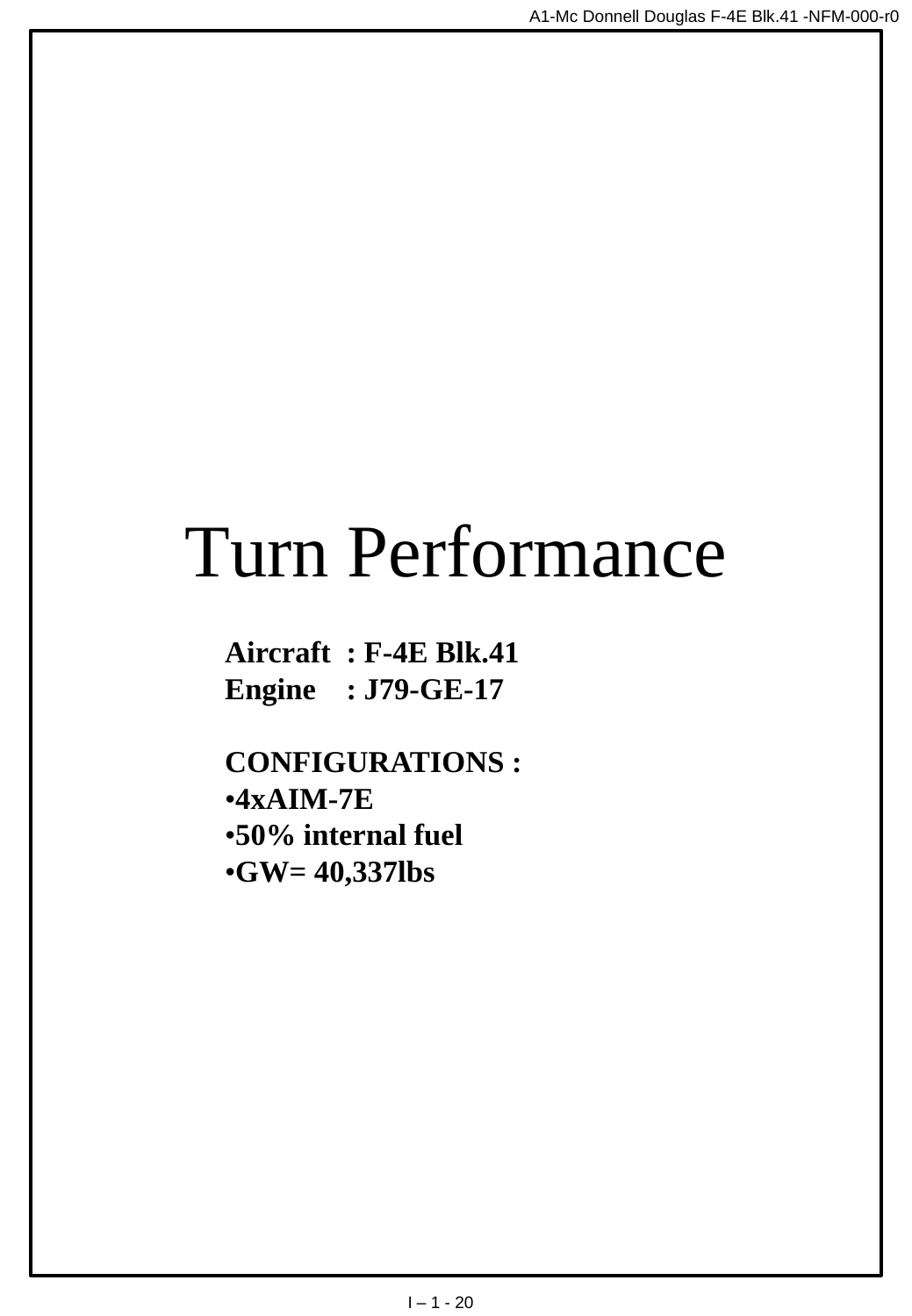## *Turn Rate – Summary*

#### **DATA BASIS : ESTIMATED**

**CONDITIONS:** •**Standard Day** •**Max AB**

#### **Aircraft : F-4E Blk.41 Engine :J79-GE-17**

**CONFIGURATIONS :** •**4xAIM-7E** •**GW=40,337 lbs**

![](_page_20_Figure_5.jpeg)

#### **Maximum Available Turn Rate**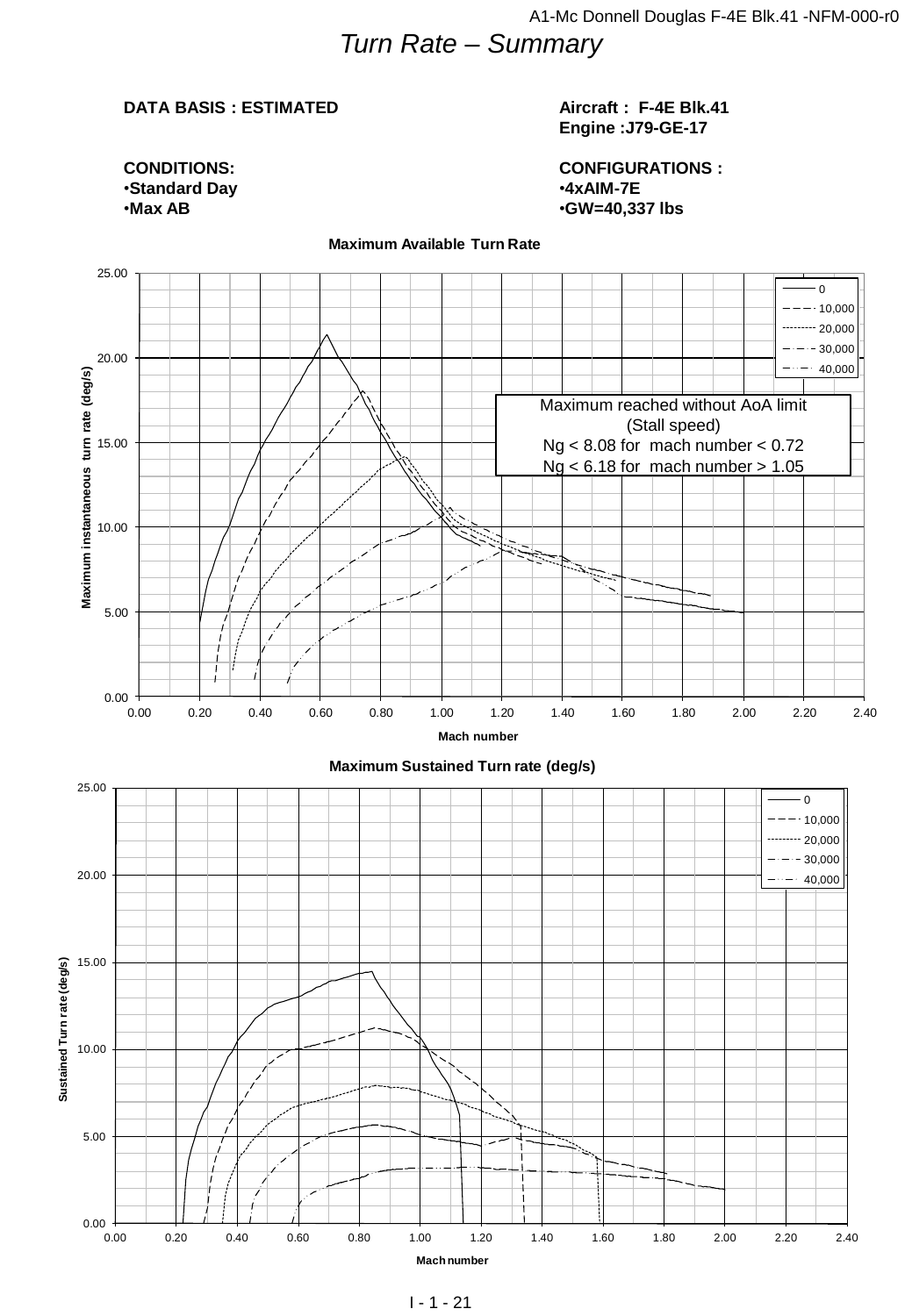## *Load Factor – Summary*

#### **DATA BASIS : ESTIMATED**

#### **Aircraft : F-4E Blk.41 Engine :J79-GE-17**

**CONDITIONS:** •**Standard Day** •**Max AB**

**CONFIGURATIONS :** •**4xAIM-7E** •**GW=40,337 lbs**

![](_page_21_Figure_6.jpeg)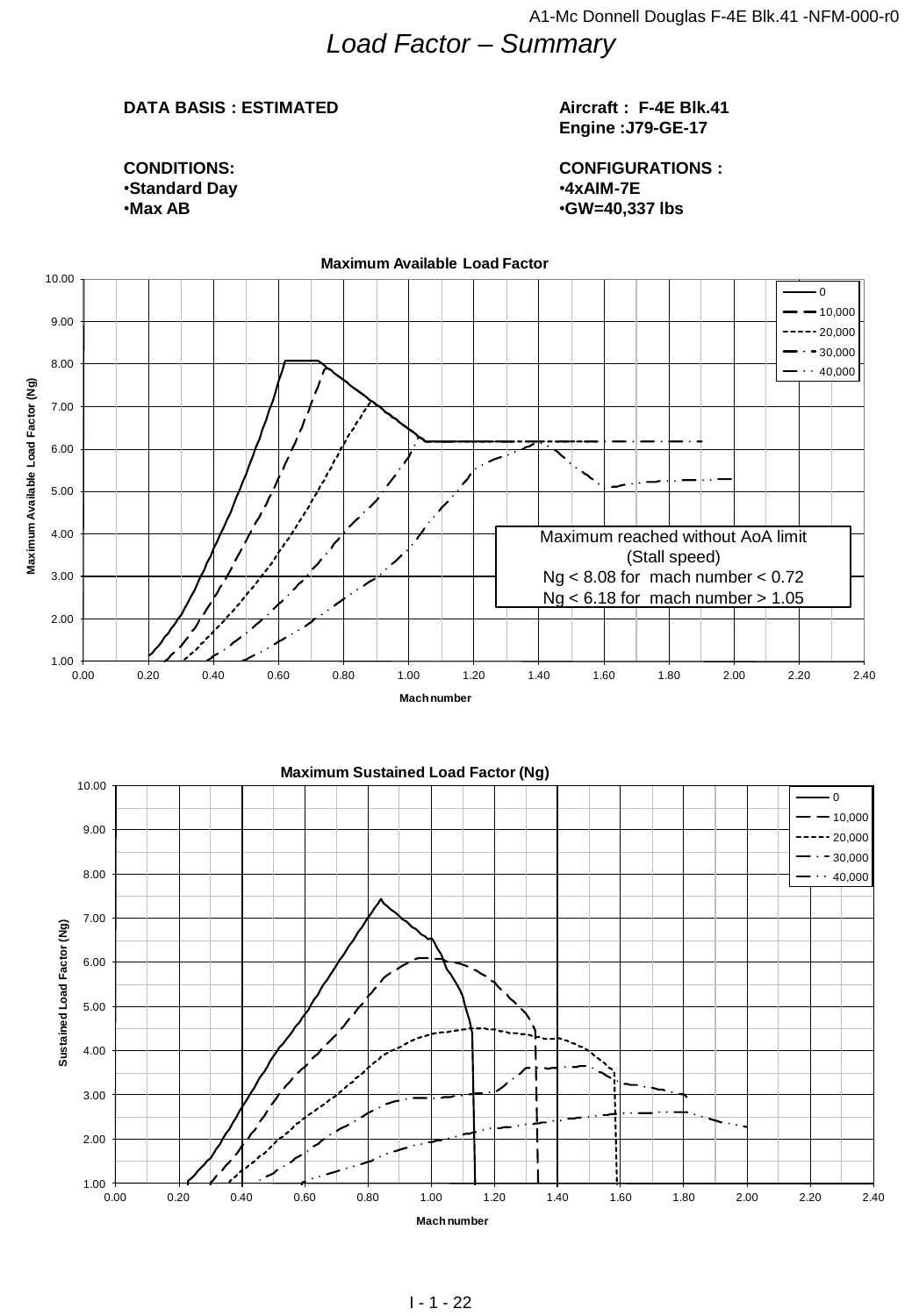## *Turn Performance – Sea Level*

## **DATA BASIS : ESTIMATED**

**Aircraft : F-4E Blk.41 Engine :J79-GE-17**

**CONFIGURATIONS :** •**4xAIM-7E** •**GW=40,337 lbs**

**CONDITIONS:** •**Standard Day** •**Max AB**

![](_page_22_Figure_6.jpeg)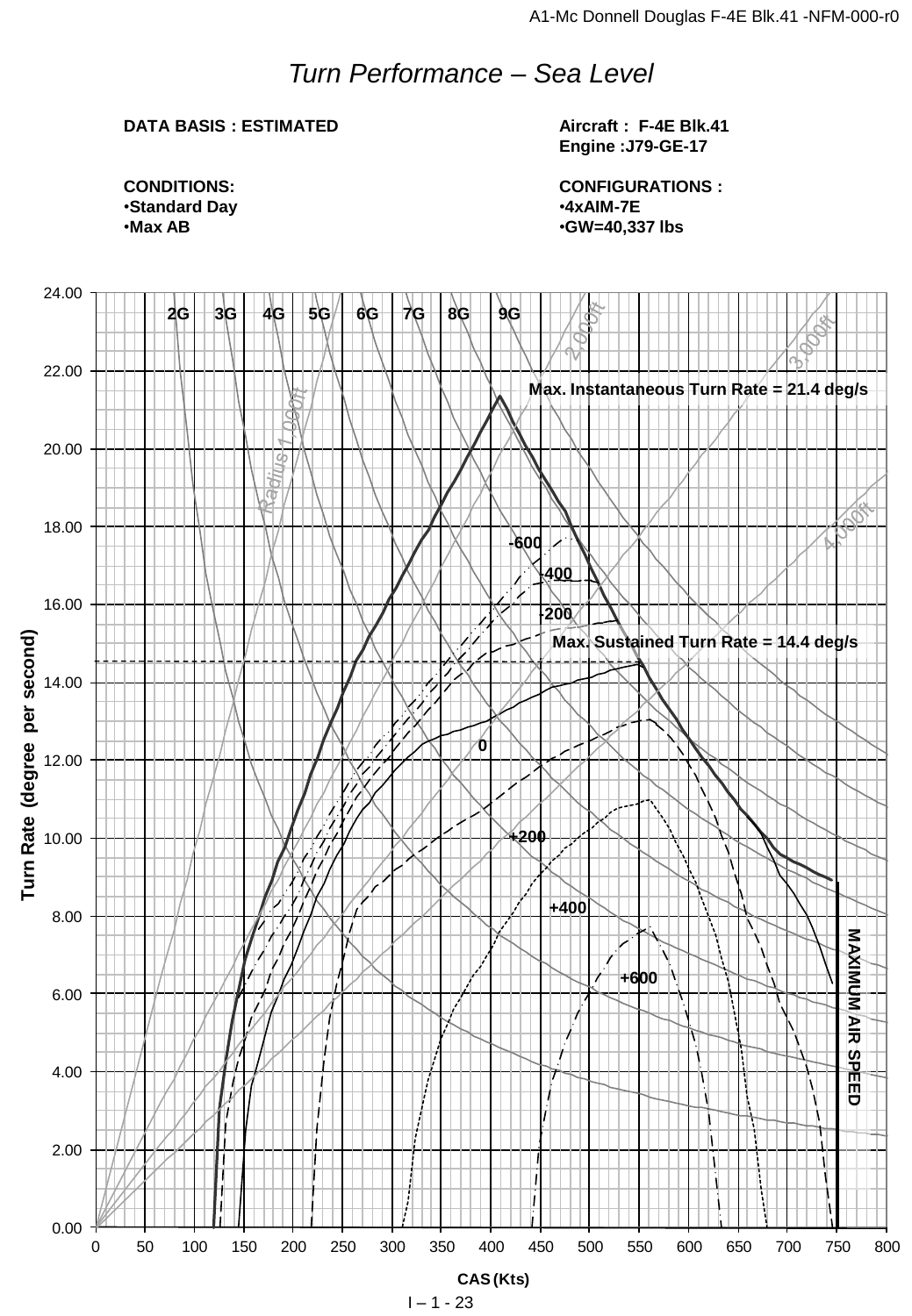## *Turn Performance – 5,000 ft*

### **DATA BASIS : ESTIMATED**

**Aircraft : F-4E Blk.41 Engine :J79-GE-17**

**CONFIGURATIONS :** •**4xAIM-7E** •**GW=40,337 lbs**

**CONDITIONS:** •**Standard Day** •**Max AB**

![](_page_23_Figure_6.jpeg)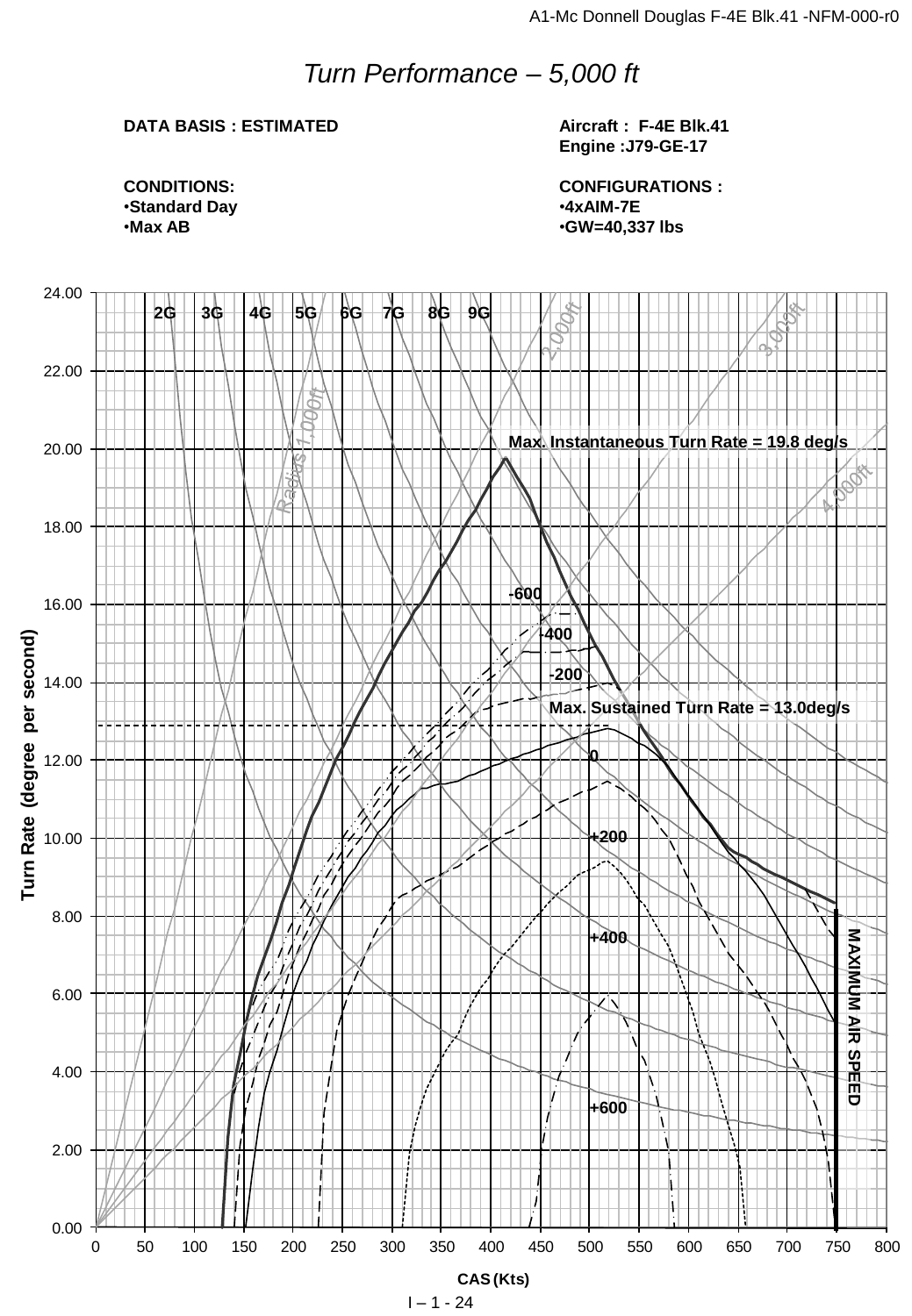## *Turn Performance – 10,000 ft*

## **DATA BASIS : ESTIMATED**

**Aircraft : F-4E Blk.41 Engine :J79-GE-17**

**CONFIGURATIONS :** •**4xAIM-7E** •**GW=40,337 lbs**

**CONDITIONS:** •**Standard Day** •**Max AB**

![](_page_24_Figure_6.jpeg)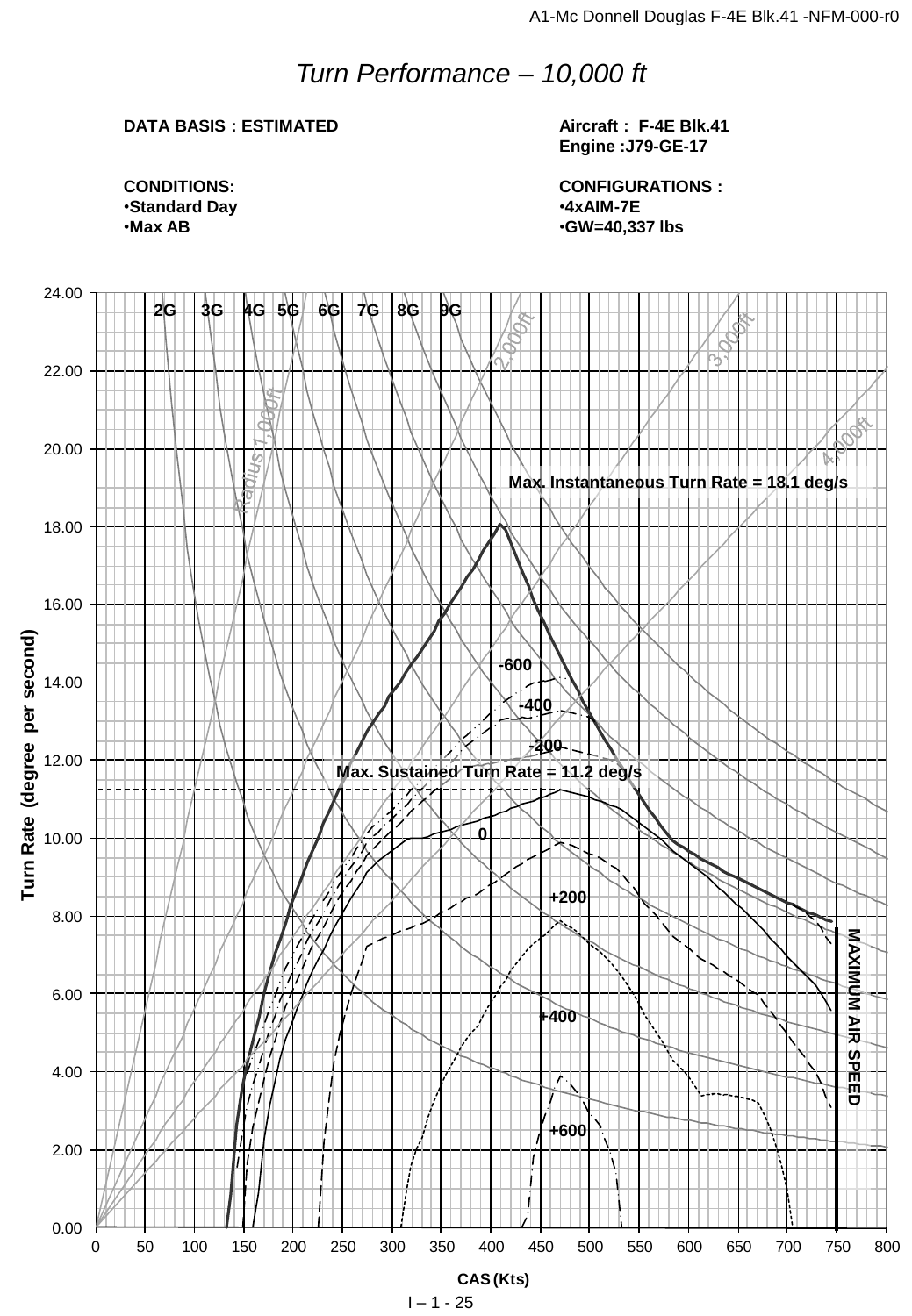## *Turn Performance – 15,000 ft*

## **DATA BASIS : ESTIMATED**

**Aircraft : F-4E Blk.41 Engine :J79-GE-17**

**CONFIGURATIONS :** •**4xAIM-7E** •**GW=40,337 lbs**

![](_page_25_Figure_5.jpeg)

![](_page_25_Figure_6.jpeg)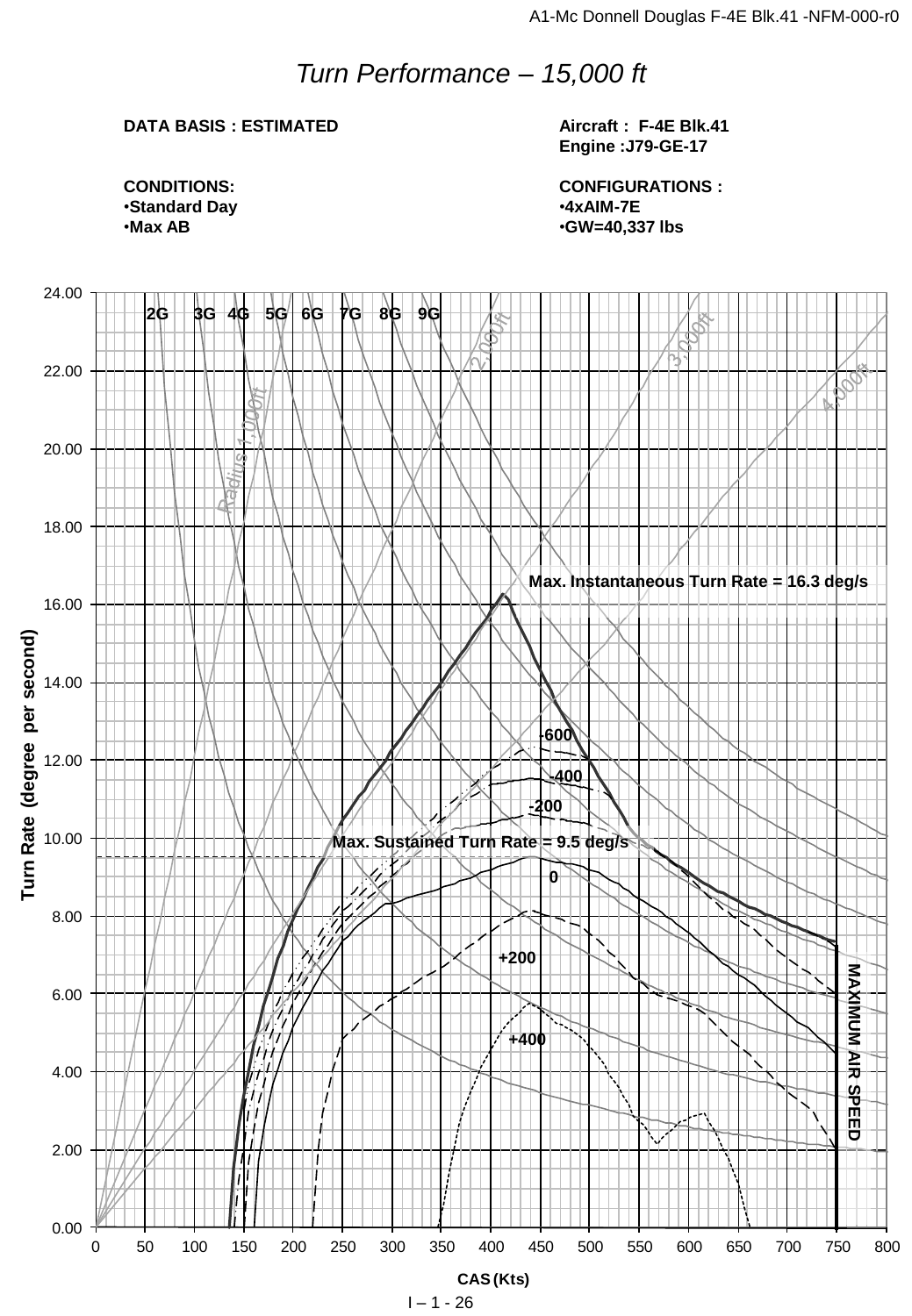## *Turn Performance – 20,000 ft*

## **DATA BASIS : ESTIMATED**

**Aircraft : F-4E Blk.41 Engine :J79-GE-17**

![](_page_26_Figure_5.jpeg)

**CONFIGURATIONS :** •**4xAIM-7E** •**GW=40,337 lbs**

![](_page_26_Figure_7.jpeg)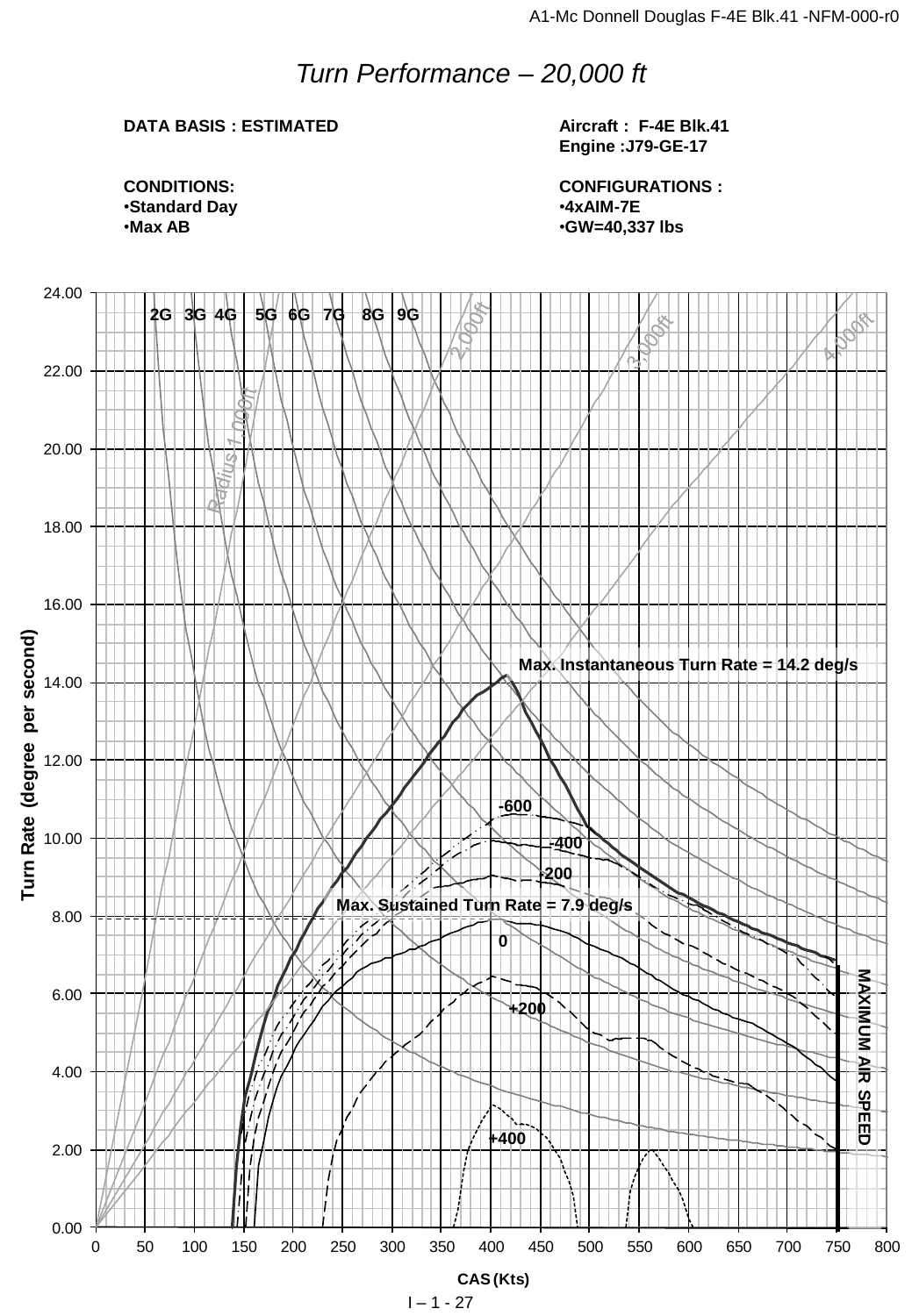## *Turn Performance – 25,000 ft*

## **DATA BASIS : ESTIMATED**

**Aircraft : F-4E Blk.41 Engine :J79-GE-17**

**CONFIGURATIONS :** •**4xAIM-7E** •**GW=40,337 lbs**

**CONDITIONS:** •**Standard Day** •**Max AB**

![](_page_27_Figure_6.jpeg)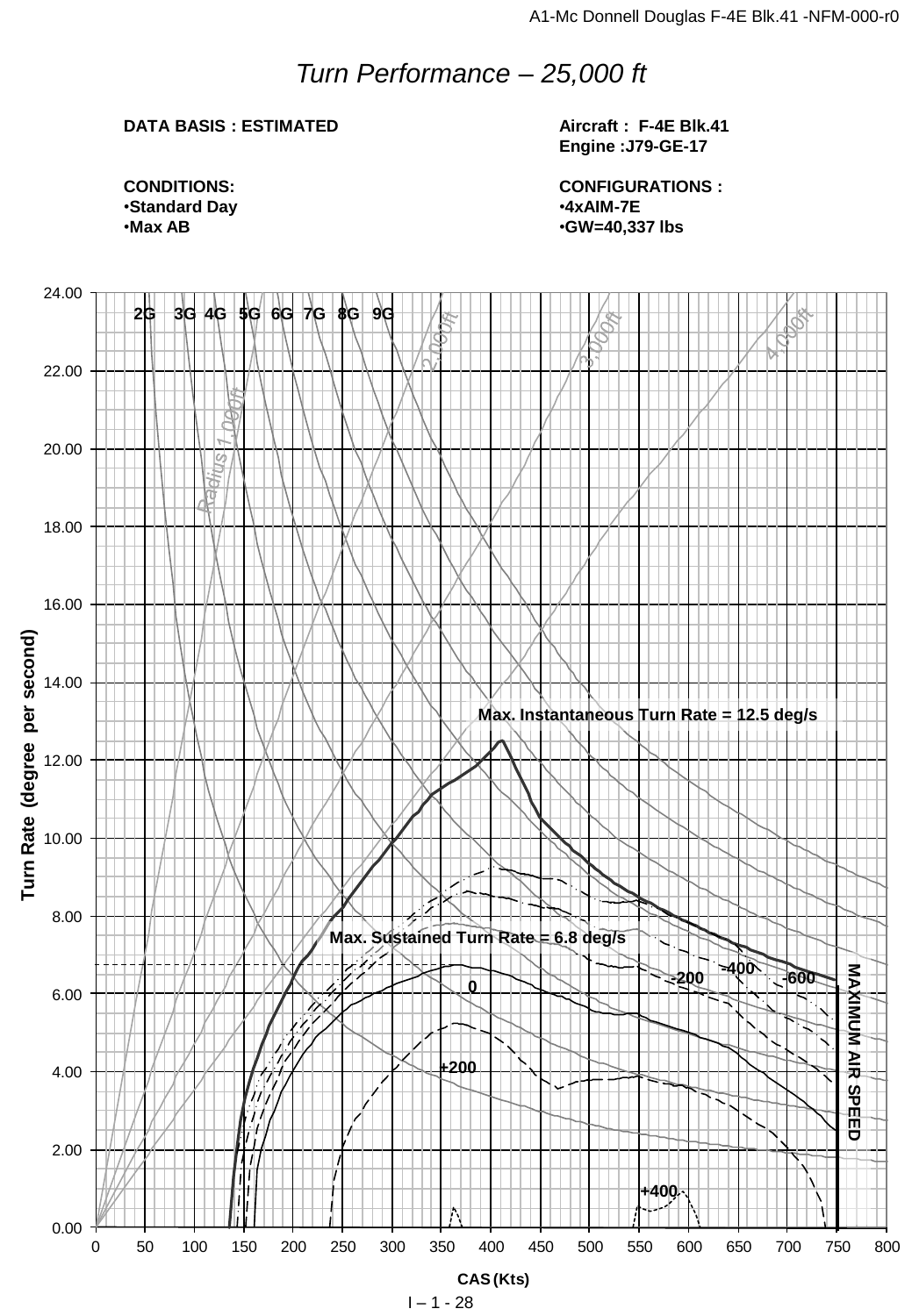## *Turn Performance – 30,000 ft*

## **DATA BASIS : ESTIMATED**

**Aircraft : F-4E Blk.41 Engine :J79-GE-17**

**CONFIGURATIONS :** •**4xAIM-7E** •**GW=40,337 lbs**

**CONDITIONS:** •**Standard Day** •**Max AB**

![](_page_28_Figure_6.jpeg)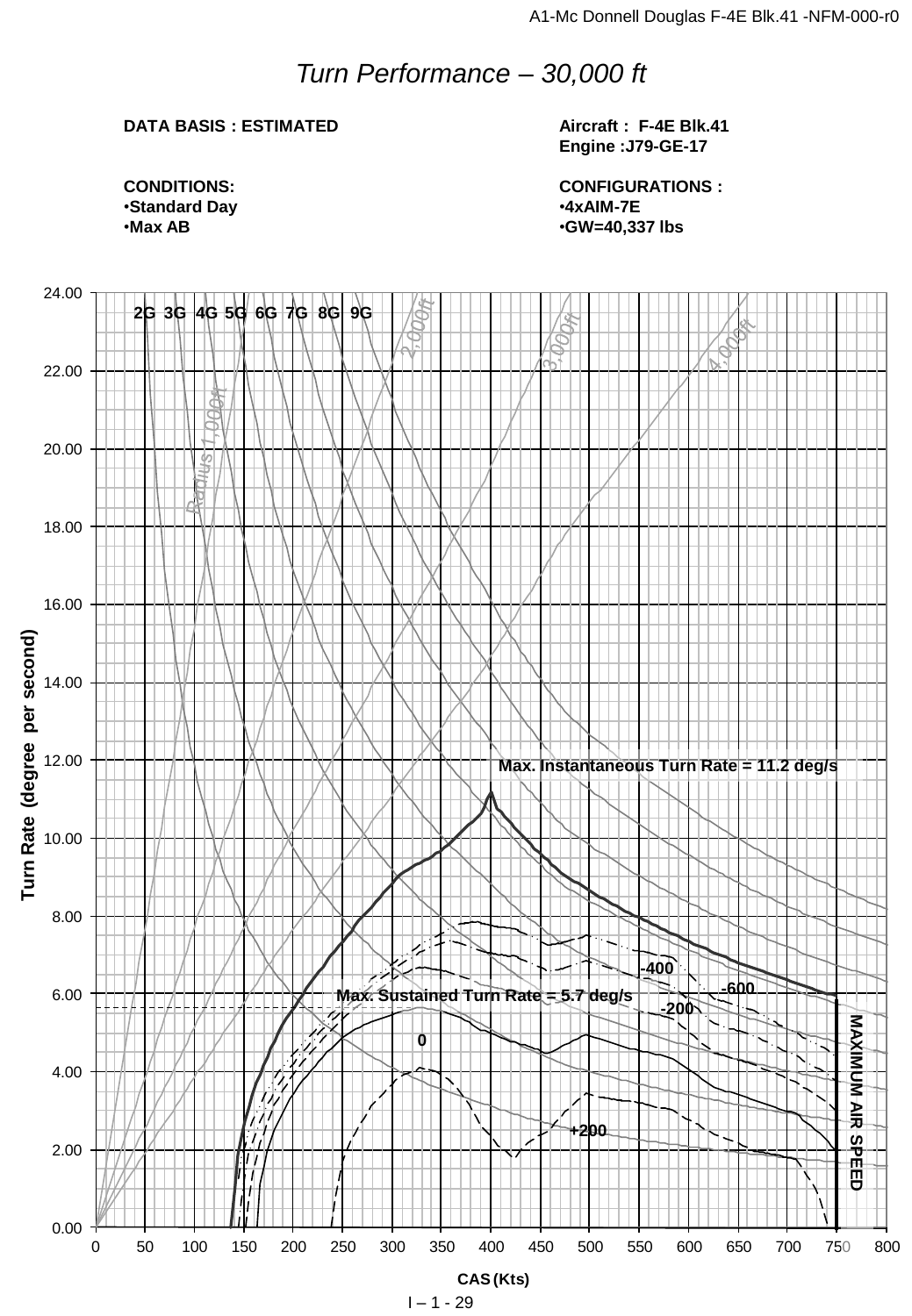## *Turn Performance – 35,000 ft*

## **DATA BASIS : ESTIMATED**

**Aircraft : F-4E Blk.41 Engine :J79-GE-17**

**CONDITIONS:** •**Standard Day** •**Max AB**

**CONFIGURATIONS :** •**4xAIM-7E** •**GW=40,337 lbs**

![](_page_29_Figure_6.jpeg)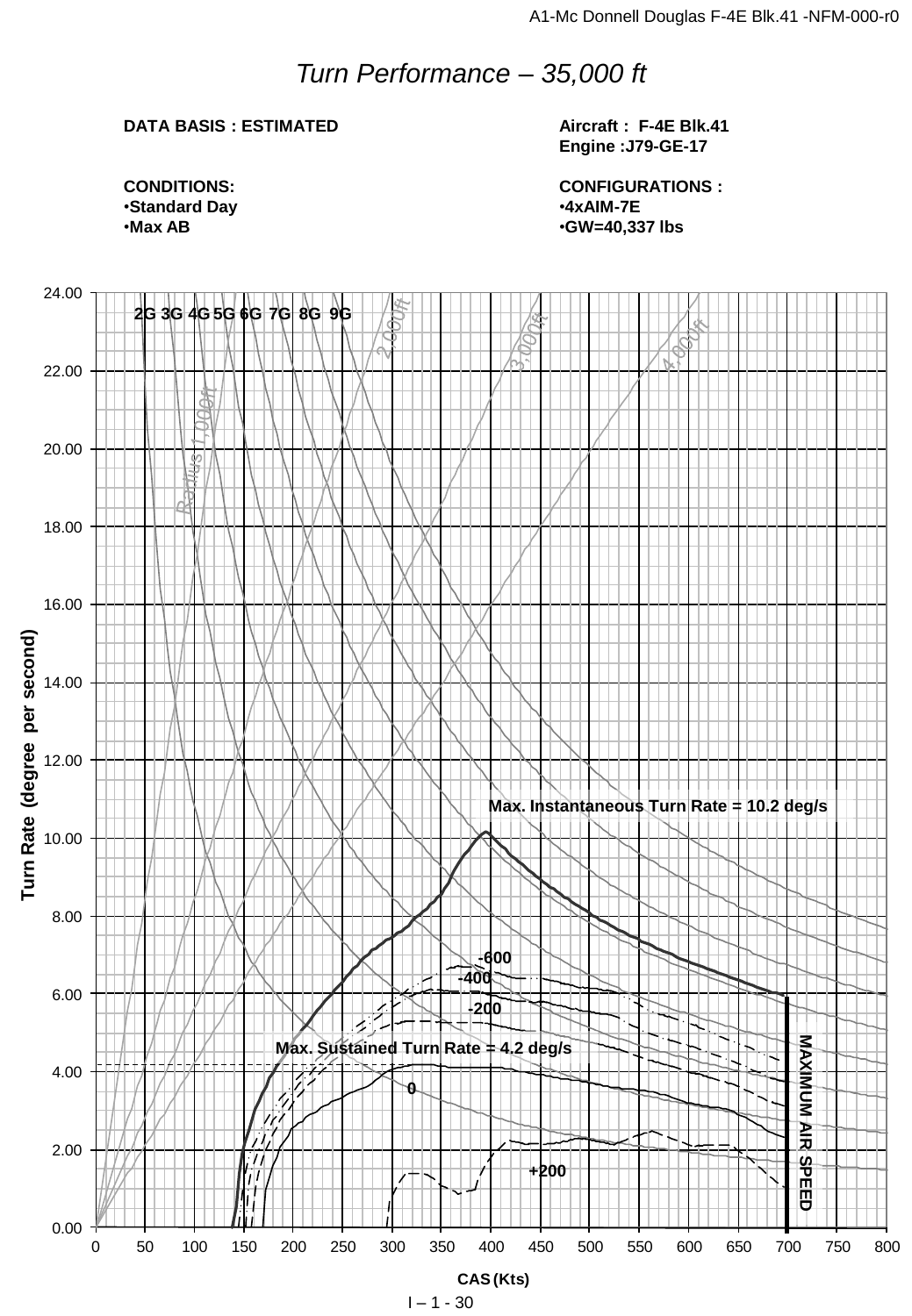# Climb Performance

**Aircraft : F-4E Blk.41 Engine : J79-GE-17**

**CONFIGURATIONS :** •**4xAIM-7E** •**50% internal fuel** •**GW= 40,337 lbs**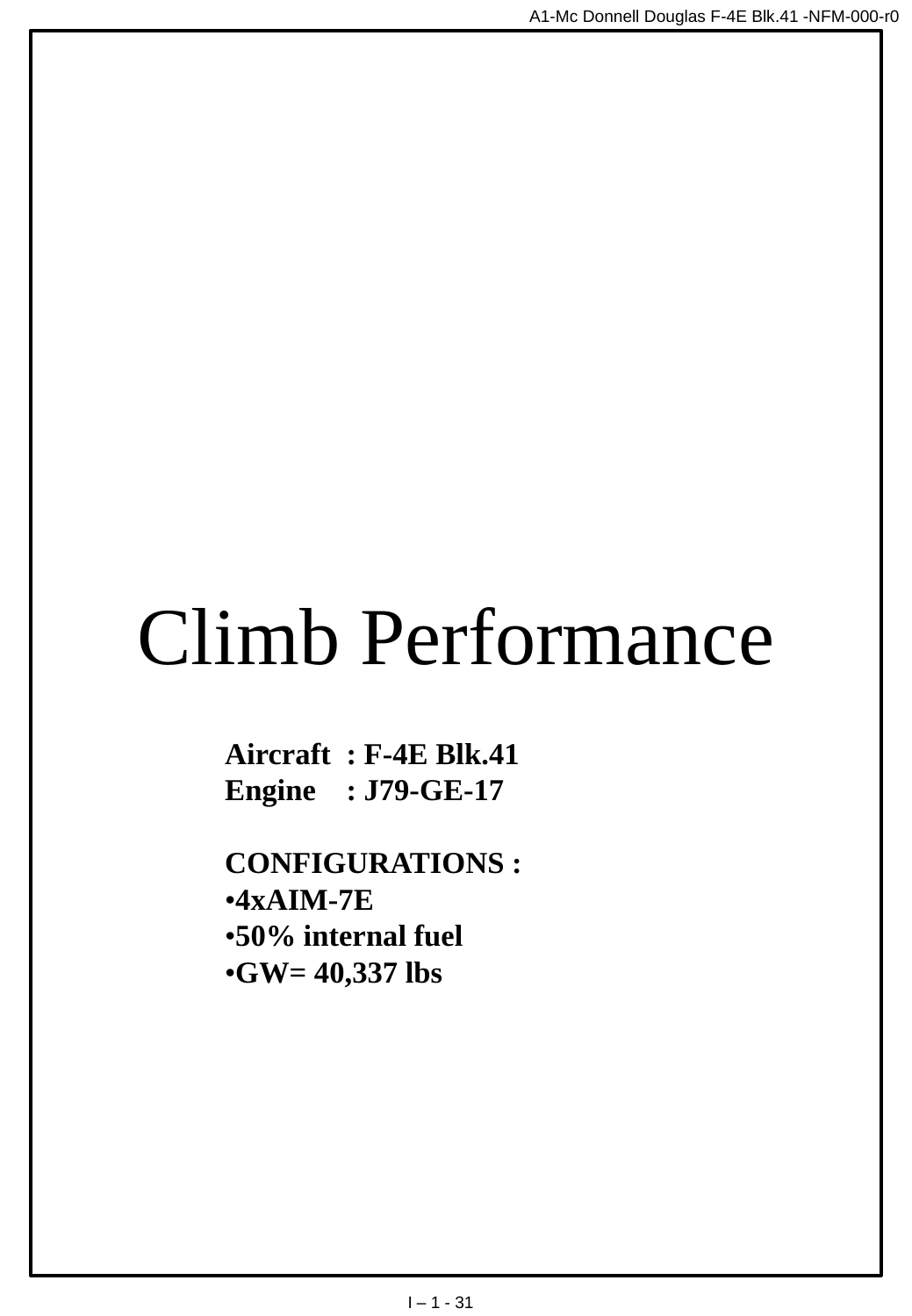#### **DATA BASIS : ESTIMATED**

**CONDITIONS:** •**Standard Day** •**Max AB**

**Aircraft : F-4E Blk.41 Engine :J79-GE-17**

**CONFIGURATIONS :** •**4xAIM-7E** •**GW=40,337 lbs**

#### **Instantaneous Constant Speed Climb Rate**

![](_page_31_Figure_5.jpeg)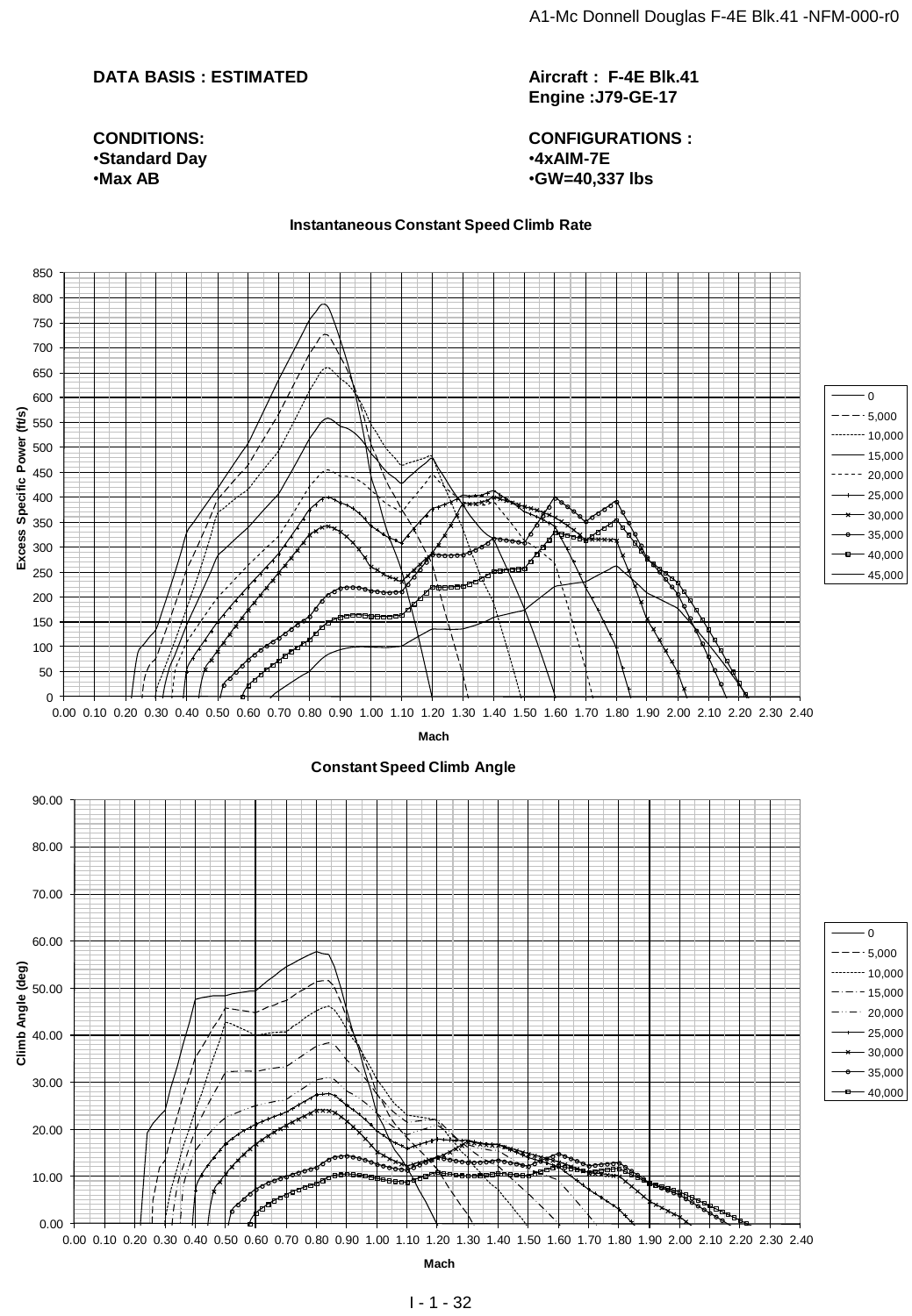#### **DATA BASIS : ESTIMATED**

**Aircraft : F-4E Blk.41 Engine :J79-GE-17**

**CONFIGURATIONS :** •**4xAIM-7E** •**GW=40,337 lbs**

#### **Instantaneous Constant Speed Climb Rate**

![](_page_32_Figure_5.jpeg)

**CONDITIONS:** •**Standard Day** •**MIL Power**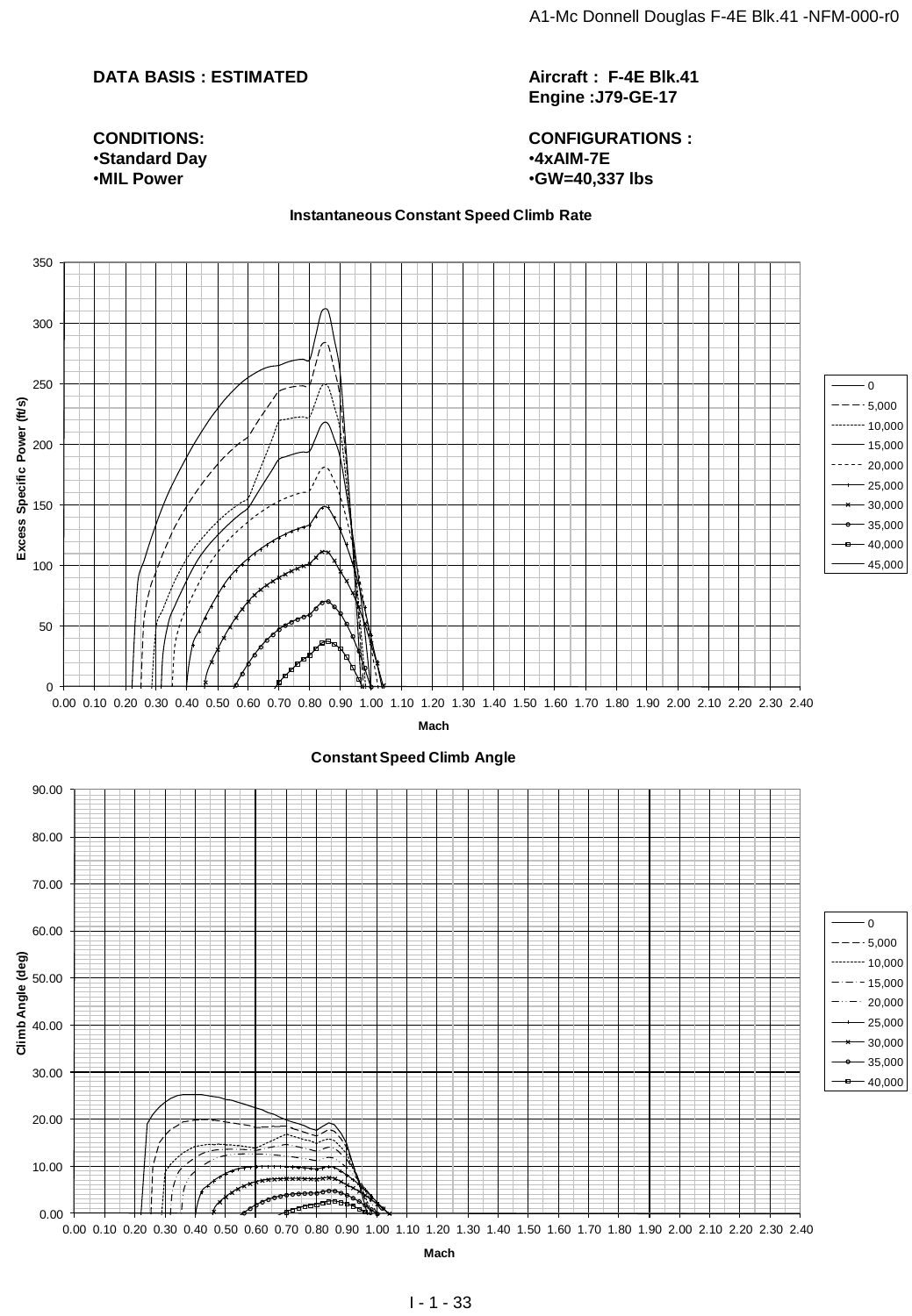## Acceleration Performances

**Aircraft : F-4E Blk.41 Engine : J79-GE-17**

**CONFIGURATIONS :** •**4xAIM-7E** •**50% internal fuel** •**GW= 40,337 lbs**